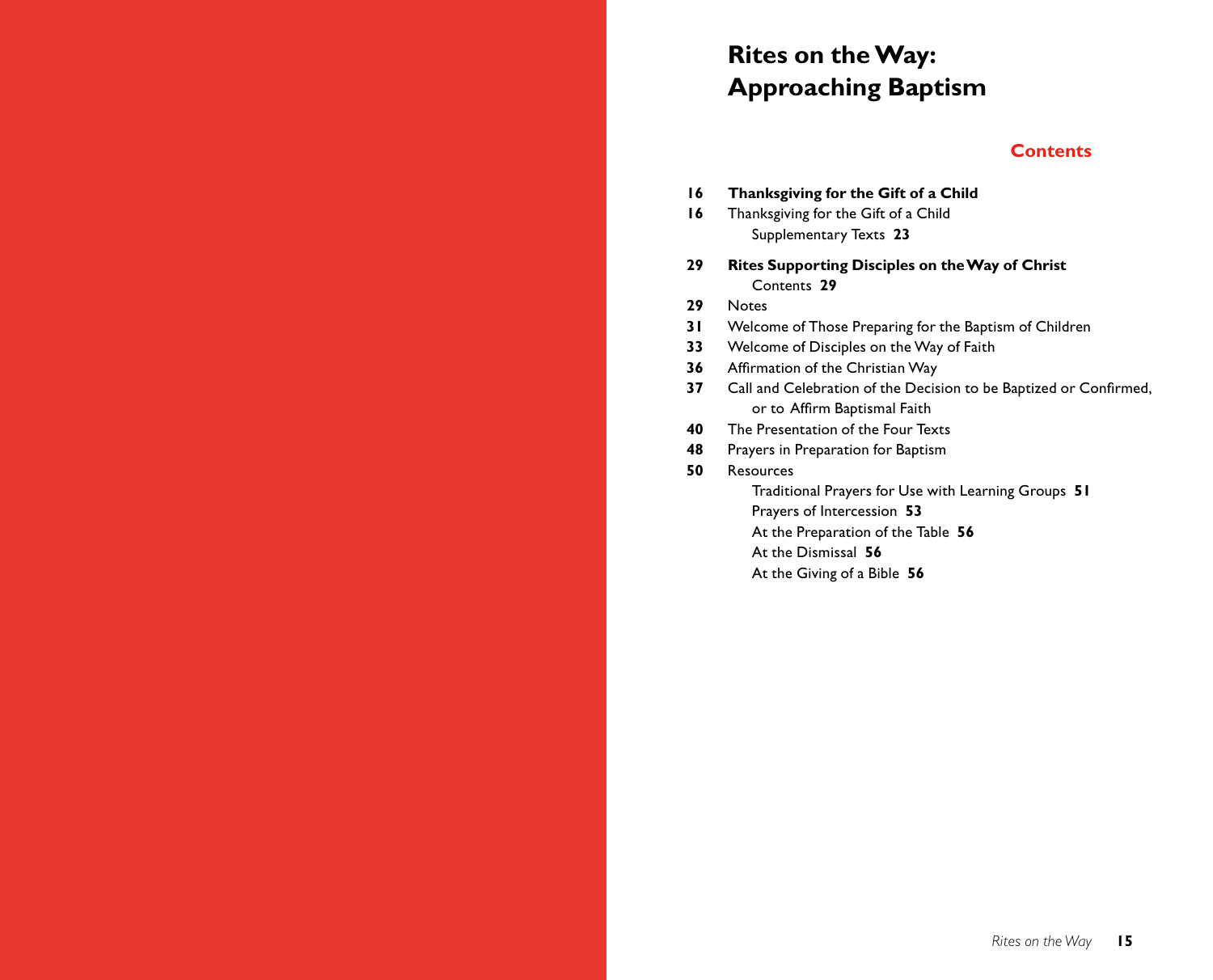# **Thanksgiving for the Gift of a Child**

### **Note**

This service is provided for a number of different occasions:

- ¶ the private celebration of a birth or adoption, at home or in church with only family and close friends present;
- ¶ the public celebration of the birth or adoption of a number of children, perhaps in church on a Sunday afternoon;
- ¶ the public celebration of the birth or adoption of a number of children as part of a main Sunday act of worship.
- It is designed to meet the needs of:
- **T** parents who see this as a preliminary to Baptism;
- **T** parents who do not wish their children to be baptized immediately;
- ¶ others, who do not ask for Baptism, but who recognize that something has happened for which they wish to give thanks to God.

# *¶ Pastoral Introduction*

## *This may be read by those present before the service begins.*

The birth or adoption of a child is a cause for celebration. Many people are overcome by a sense of awe at the creation of new life and want to express their thanks to God. This service provides an opportunity for parents and families to give thanks for the birth or adoption of a child and to pray for family life. It may be a private celebration at home or in hospital, or it may be a public celebration in church, sometimes with a number of children.

This service is not the same as Baptism (sometimes called Christening), which is the sacrament of initiation into membership of the Church, the Body of Christ. If you are interested in exploring the Christian faith, or finding out more about preparation for Baptism, ask the minister taking this service.

# *Structure*

- **Introduction**
- Reading(s) and Sermon
- **Thanksgiving and Blessing**
- Giving of the Gospel
- ¶ Prayers
- **Ending**

#### *For Notes, see page 28.*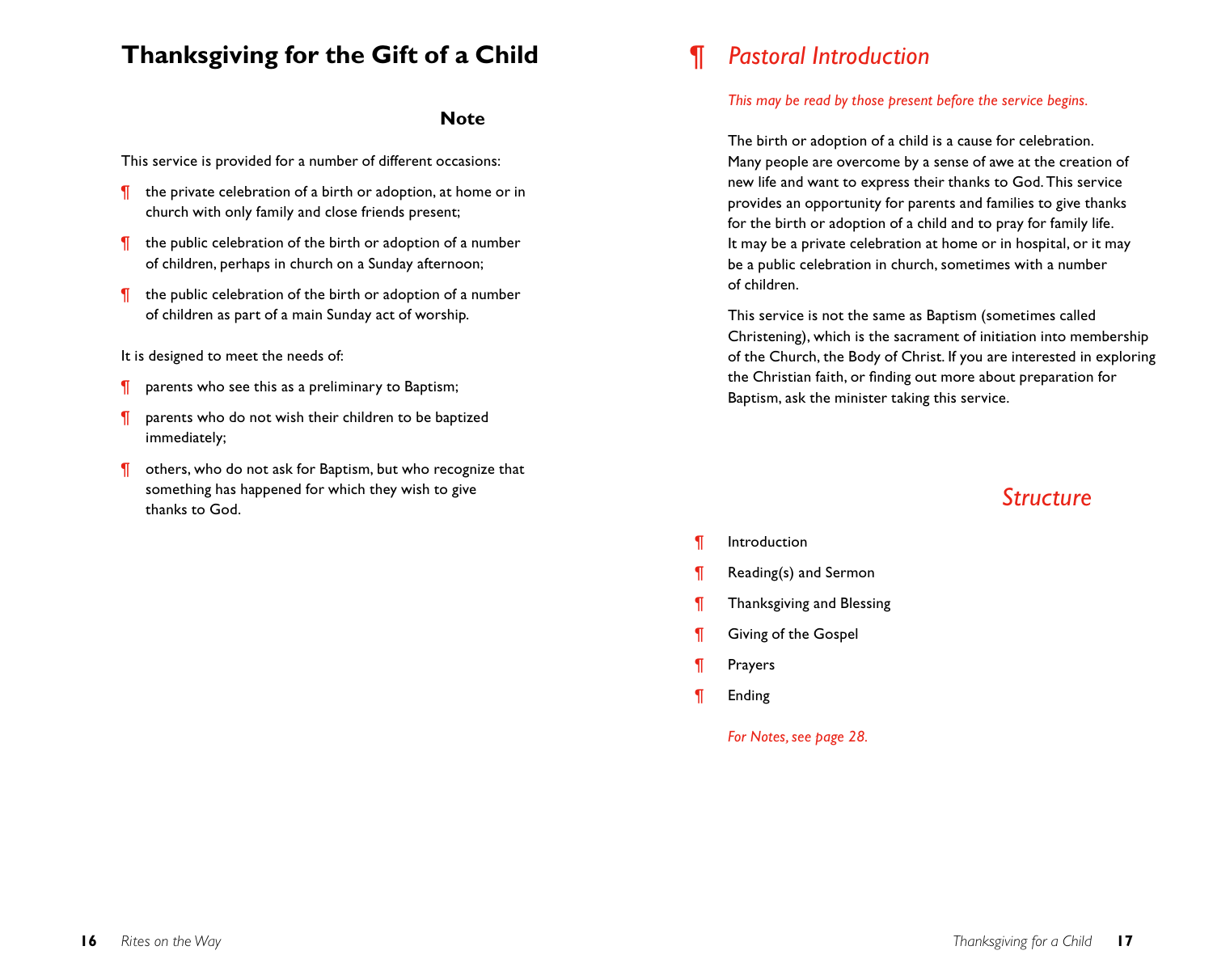# **Thanksgiving for the Gift of a Child**

## **Introduction**

*The minister welcomes the people using a liturgical greeting (see page 23) or other suitable words.*

*A hymn or song may be sung.*

#### *The service may be introduced in these or similar words*

We are here today to give thanks for *these children*, with *their* family and friends, and to support *their* parents in their responsibilities with prayer and love. God became one of us in Jesus, and understands all that surrounds the arrival and upbringing of children. It is God's purpose that children should know love within the stability of their home, grow in faith, and come at last to the eternal city where his love reigns supreme.

### *The following may be used*

The works of the Lord are great:

*All* **his mercy endures for ever.**

Mary gave birth to a child and called him Jesus:

*All* **he will save his people from their sins.**

He will be called the Prince of Peace:

*All* **his kingdom will last for ever.**

### *The minister says*

Loving God, you hold all things in life and call us into your kingdom of peace; help us to walk the path of your truth and fill our lives with gratitude and faith, through Jesus Christ our Lord.

*All* **Amen.**

## **Reading(s) and Sermon**

*A suitable passage from the Bible is read (see page 23). A sermon may be preached. A hymn may be sung.*

*Where parents wish to recognize the role of supporting friends it may be appropriate for them to stand with the parents at the thanksgiving. One of them may present the children to the minister, and informal words may be said.*

#### *The minister says*

Do you receive *these children* as a gift from God? **We do.**

Do you wish to give thanks to God and seek his blessing? **We do.**

#### *The minister says*

#### God our creator,

we thank you for the wonder of new life and for the mystery of human love. We thank you for all whose support and skill surround and sustain the beginning of life. We thank you that we are known to you by name and loved by you from all eternity. We thank you for Jesus Christ, who has opened to us the way of love. We praise you, Father, Son, and Holy Spirit.

*All* **Blessed be God for ever.**

### *The minister may say for each child*

What name have you given this child?

*A parent or supporting friend replies His/her* name is *N*.

*The minister may take the child. The minister says*

As Jesus took children in his arms and blessed them, so now we ask God's blessing on *N.*

Heavenly Father, we praise you for *his/her* birth; surround *him/her* with your blessing that *he/she* may know your love, be protected from evil, and know your goodness all *his/her* days.

# **Thanksgiving and Blessing**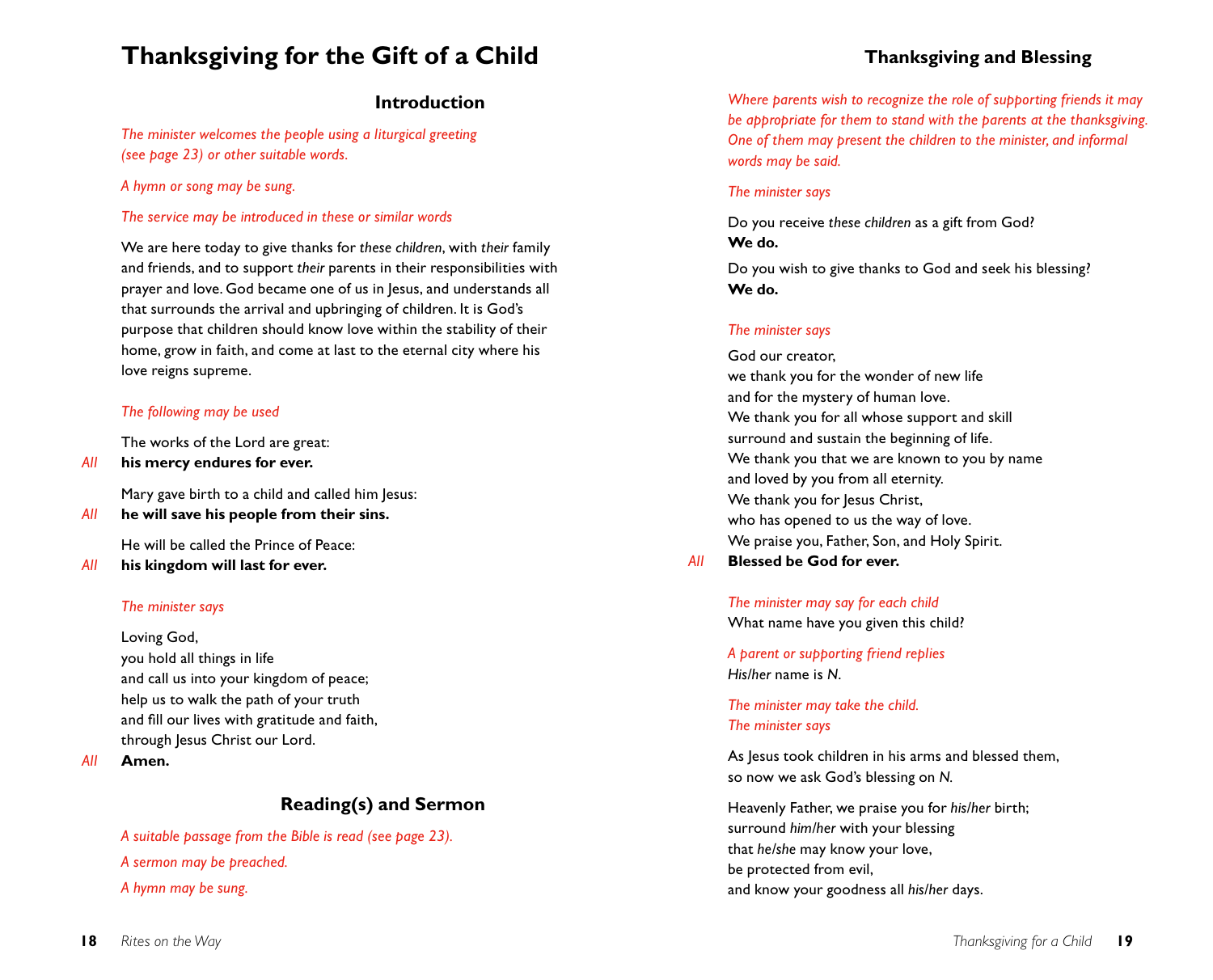#### *When all the children have been prayed for*

*All* **May** *they* **learn to love all that is true, grow in wisdom and strength and, in due time, come through faith and baptism to the fullness of your grace; through Jesus Christ our Lord. Amen.**

#### *The minister prays for the parents*

May God the Father of all bless *these parents* and give *them* grace to love and care for *their children*. May God give *them* wisdom, patience and faith, help *them* to provide for the *children's* needs and, by *their* example, reveal the love and truth that are in Jesus Christ.

*All* **Amen.**

## **Giving of the Gospel**

#### *A copy of a Gospel is presented, with these words*

Receive this book. It is the good news of God's love. Take it as your guide.

#### *The minister may address the supporting friends and say*

Will you do all that you can to help and support *N and N* in the bringing up of *N*? **With the help of God, we will.**

#### *The minister may address the wider family and friends and say*

Will you do all that you can to help and support *this family*? **With the help of God, we will.**

#### *This prayer may be said by the parents or by the whole congregation*

*All* **God our creator, we thank you for the gift of** *these children***, entrusted to our care. May we be patient and understanding, ready to guide and to forgive, so that through our love** *they* **may come to know your love; through Jesus Christ our Lord. Amen.**

> *The minister may say additional prayers (see pages 24–27), ending with the Lord's Prayer.*

Jesus taught us to call God our Father, and so in faith and trust we say

*All* **Our Father in heaven,**

**hallowed be your name, your kingdom come, your will be done, on earth as in heaven. Give us today our daily bread. Forgive us our sins as we forgive those who sin against us. Lead us not into temptation but deliver us from evil. For the kingdom, the power, and the glory are yours now and for ever. Amen.**

*(or)*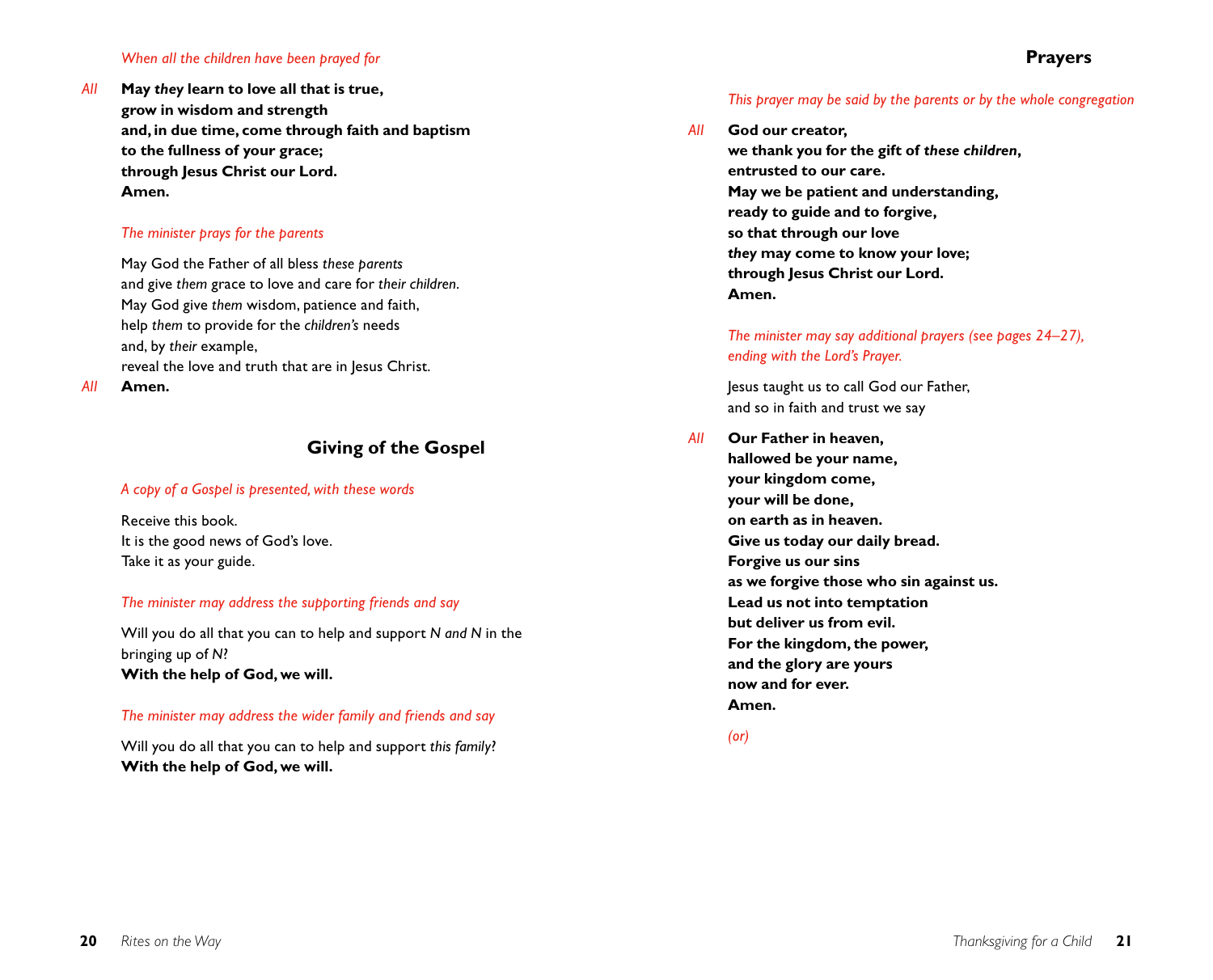Jesus taught us to call God our Father, and so we have the courage to say

*All* **Our Father, who art in heaven, hallowed be thy name; thy kingdom come; thy will be done; on earth as it is in heaven. Give us this day our daily bread. And forgive us our trespasses, as we forgive those who trespass against us. And lead us not into temptation; but deliver us from evil. For thine is the kingdom, the power and the glory, for ever and ever. Amen.**

## **Ending**

#### *The minister says one of these or another suitable blessing*

The love of the Lord Jesus draw *you* to himself, the power of the Lord Jesus strengthen *you* in his service, the joy of the Lord Jesus fill *your* hearts; and the blessing of God almighty, the Father, the Son, and the Holy Spirit, be among *you* and remain with *you* always.

#### *All* **Amen.**

#### *(or)*

The Lord bless *you* and watch over *you*, the Lord make his face shine upon *you* and be gracious to *you*, the Lord look kindly on *you* and give *you* peace; and the blessing of God almighty, the Father, the Son, and the Holy Spirit, be among *you* and remain with *you* always.

*All* **Amen.**

# **Supplementary Texts**

# **Liturgical Greetings**

In the name of Jesus

who was born to be our Saviour, Christ the Lord, we welcome you. Grace, mercy and peace be with you

*All* **and also with you.**

## *(or)*

The grace of our Lord Jesus Christ, the love of God and the fellowship of the Holy Spirit be with you

*All* **and also with you.**

## *(or)*

The Lord be with you *All* **and also with you.**

## **Bible Readings**

### *One of these, or another suitable passage from the Bible, is read.*

Exodus 20.12 Isaiah 9.2,6-7 Psalm 20 Psalm 128 Psalm 139.7-18 Matthew I. 18-25 Matthew 7.24-27 Matthew 18<sub>1-5</sub> Matthew 18.10-14 Mark 10.13-16 Luke 1.39-45 Luke 2.22-24 Luke 2.33-40 John 1.9-14 Ephesians 3.14-21 Ephesians 6.1-4 1 John 2.12-14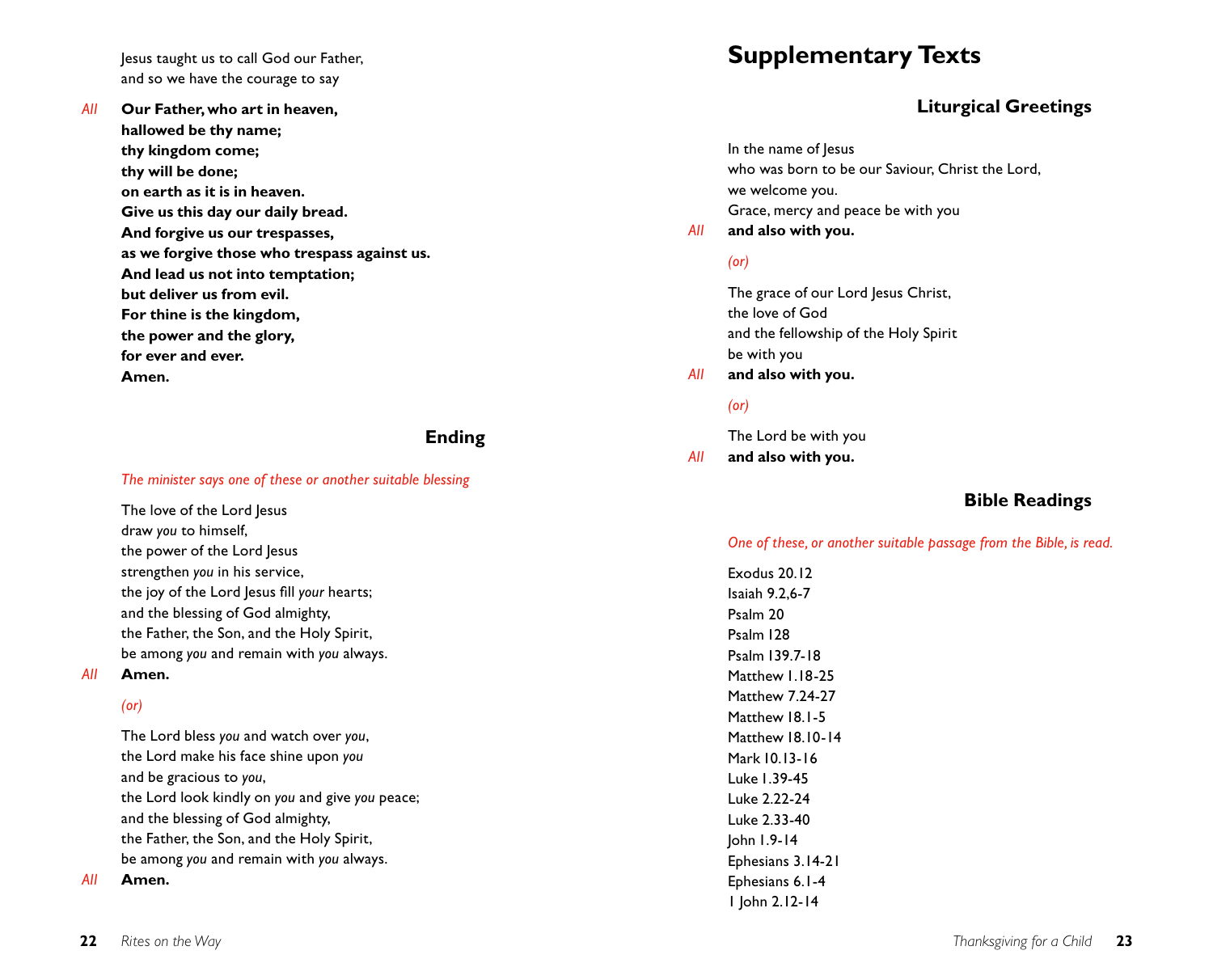## **Additional Prayers**

#### *Additional prayers may include the following or other suitable prayers.*

#### **1 For the child/children**

God our Father, we pray for *this child* that in due time *he/she* may be received by baptism into the family of your Church, and become *an inheritor* of your kingdom; through Jesus Christ our Lord.

#### *All* **Amen.**

#### **For the home and family**

**2** Heavenly Father,

whose blessed Son shared at Nazareth the life of an earthly home: bless the home of *this child*, and help all the family to live together in your love. Teach them to serve you and each other, and make them always ready to show your love to those in need; for the sake of Jesus Christ our Lord.

#### *All* **Amen.**

- **3** Father in heaven, bless these parents, that they may cherish their *child*; make them wise and understanding, to help *him/her* as *he/she* grows, and surround this family with the light of your truth and the warmth of your love; through Jesus Christ our Lord.
- *All* **Amen.**

**4** God our Father, we pray to you for all who have the care of *this child*. Guide them with your Holy Spirit, that they may bring *him/her* up in the ways of truth and love. Through their care enable *him/her* to grow in grace and become daily more like your Son, our Saviour Jesus Christ.

*All* **Amen.**

#### **5 For the father**

Heavenly Father, you entrusted your Son Jesus, the child of Mary, to the care of Joseph, an earthly father. Bless *N* [*this man*] as he cares for his family. Give him strength and wisdom, tenderness and patience; support him in the work he has to do, protecting those who look to him, as we look to you for love and salvation, through Jesus Christ our rock and defender.

- *All* **Amen.**
- **6 For grandparents and other relatives** Father God, from whom every family in earth and heaven is named, we thank you for the rich variety of the families you have created for us, and for the relationships which we see and enjoy within them. Help us to respect and learn from each other, that we may come to maturity in Christ Jesus our Lord.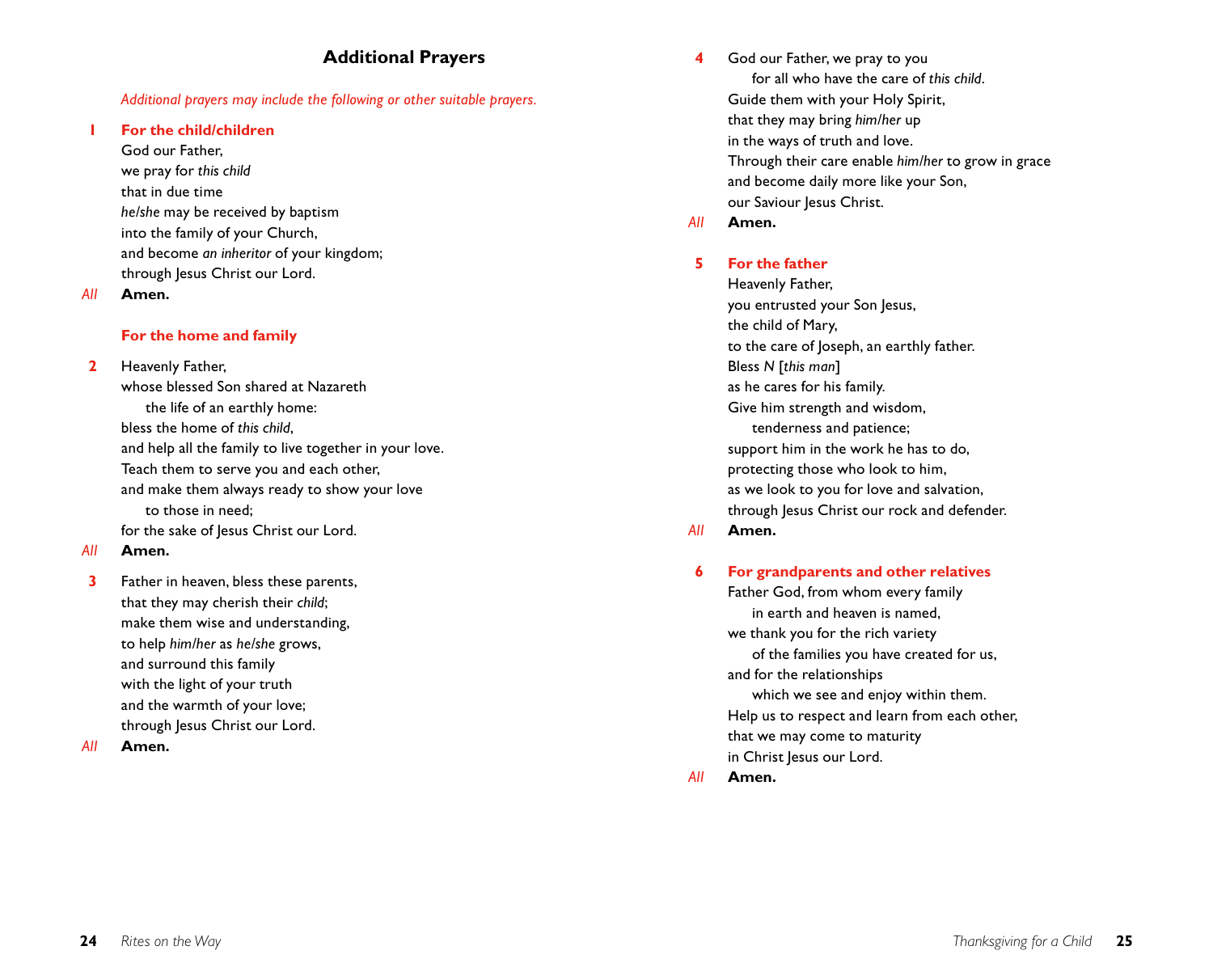### **7 For brothers and sisters**

Living God,

we pray for *N's brothers and sisters* and for all whose lives will be changed by *his/her* arrival; grant them friendship and love that their home may be an image of your kingdom; through Jesus Christ our Lord.

*All* **Amen.**

#### **8 After a difficult birth**

Loving Father,

you have turned pain into joy by the birth of *N* [*this child*]*.* May *N* [*this mother*], remembering no longer her anguish, trust you in all things. As she asks for all she would receive, may she discover that in you her joy is complete; through Jesus your Son.

*All* **Amen.**

### **9 For health workers**

Father almighty, we give you thanks for all concerned with the care of *N* [*this mother*] and the safe birth of *N* [*her child*]*.* We pray for the doctors and nurses, midwives and health visitors, and all who will support the health and welfare of this family in the coming years. May they be filled with your love, moved by your compassion and supported by your presence. We ask this in Jesus' name.

*All* **Amen.**

## **10 When a child is adopted**

O God of love,

you have made us your children by adoption and grace; as *N* becomes a member of this family bind them together by your grace, and give them wisdom, joy and faith, that together they may grow into your love and serve your purposes of peace; through Jesus Christ our Lord.

*All* **Amen.**

## **11 For the birth parents of an adopted child**

Heavenly Father, rich in goodness and mercy, look with your love on *N's* natural father and mother. Keep them in your good care and grant them peace; through Jesus Christ our Lord.

*All* **Amen.**

### **12 When a child has special needs**

Living God, creator of us all, we thank you for entrusting *N* into the special care of *N and N*. Give them and all who surround them wisdom and understanding, courage and patience; give them grace to put aside fear and anxiety and to fulfil your purposes; fill their hearts with your unfailing love, that *N* may grow up secure in giving and receiving love and in the enjoyment of your presence, to enrich our lives and the lives of others in ways beyond our imagining, in Jesus Christ our Lord.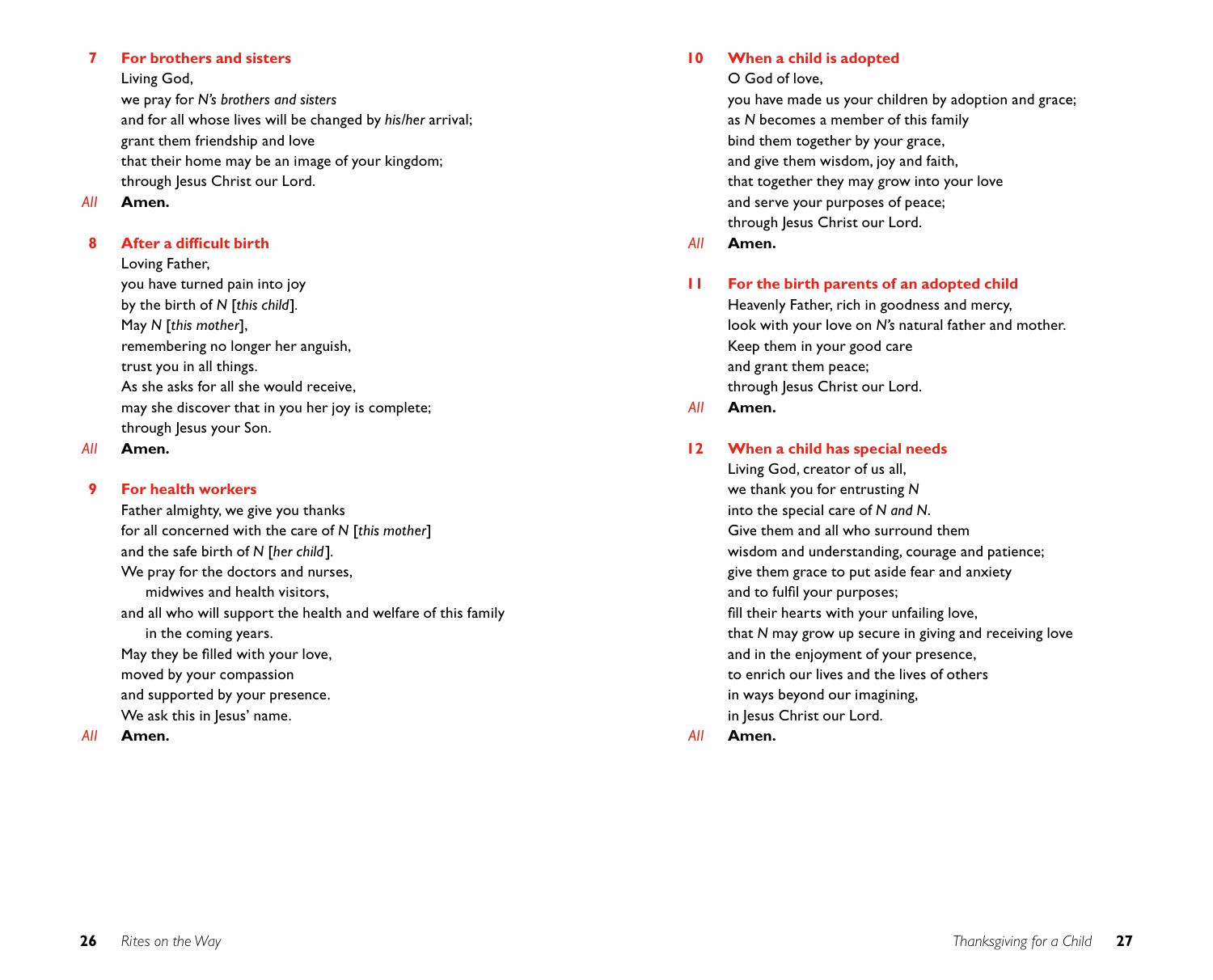# **Notes**

- **1** To make it clear that the service is one of thanksgiving and not a Baptism, a register shall be kept recording the names of children for whom this thanksgiving service has been conducted, and the family should be given a certificate.
- **2** The service should be adapted when only one parent is present or to suit particular needs.
- **3** When several children (from one or more families) have been brought for thanksgiving and blessing, the prayer on page 19 may be said for each child or for each family or for all the children, as is most appropriate. The names of the parents and of the child may be used in the prayer for the parents on page 20.
- **4** Provision is made on page 19 of the service for supporting friends or relatives to make a commitment to the child and the family. It may be appropriate for them to stand with the family at the thanksgiving. One of them may present the child to the minister, and informal words may be said.
- **5** Hymns, songs or carols may be sung at points other than those indicated. If occasion requires, the sermon may be omitted.

# **Rites Supporting Disciples on the Way of Christ**

# **Contents**

- **29** Notes
- **31** Welcome of Those Preparing for the Baptism of Children
- **33** Welcome of Disciples on the Way of Faith
- **36** Affirmation of the Christian Way
- **37** Call and Celebration of the Decision to be Baptized or Confirmed, or to Affirm Baptismal Faith
- **40** The Presentation of the Four Texts
- **48** Prayers in Preparation for Baptism
- **50** Resources

Traditional Prayers for Use with Learning Groups **51** Prayers of Intercession **53** At the Preparation of the Table **56** At the Dismissal **56** At the Giving of a Bible **56**

# **Notes**

## **1 Godparents and Sponsors**

The term 'godparent' is used for those asked to present children for baptism and to continue to support them. The term 'sponsor' is used for those who agree to offer support to candidates of any age for baptism, confirmation or affirmation of baptismal faith on their journey of faith. It is not necessary that a new disciple have the same person as godparent and sponsor. At the Welcome, the new disciple should agree with the minister on a member of the church to be their companion and supporter, and to act as their sponsor. A prayer is provided for the commissioning of godparents and sponsors within the Welcome of Those Preparing for the Baptism of Children (page 32) and the Welcome of Disciples on the Way of Faith (page 34).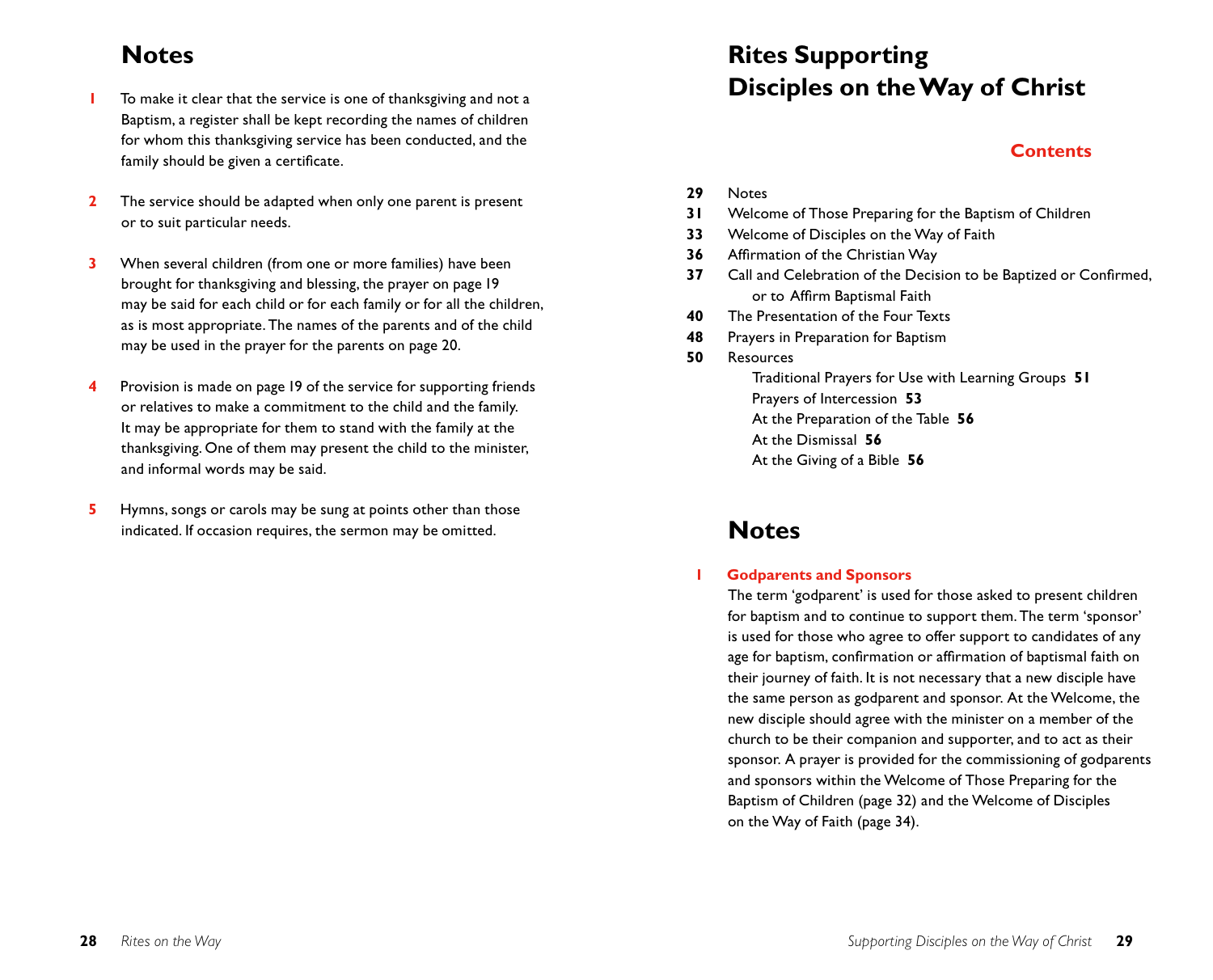#### **2 Testimony**

The giving of a personal testimony in these rites or in an initiation service is to be encouraged. It is a public opportunity both for the new disciples to express their faith and for the Christian community to be encouraged and enthused to continue to spread the good news of God's kingdom. Such testimony will affirm the mission of the Church and allow the congregation to learn from the experience of the new disciples. It is important that testimony should be appropriate in length and style and not detract from the rest of the service. If a public act of testimony is not appropriate, a testimony may be given in written form.

#### **3 Giving of Gifts**

It may be appropriate, particularly at the Welcome (pages 33–35) and the Thanksgiving for Holy Baptism (pages 184–187), to give the new disciple a gift to express the welcome and support of the church community. Depending on the recipient and the nature of the church community, a book, for example a prayer book, may be appropriate. However, in some communities a picture or icon, a cross, carving or sculpture or some other symbol of Christian faith may be a more suitable encouragement for the new disciple.

#### **4 The Giving of the Gospel and the Bible**

The giving of a book of Scripture at services of commitment is encouraged. It is suggested that a Gospel is given at the Welcome of Those Preparing for the Baptism of Children (pages 31–32), if one has not already been given at a Thanksgiving for the Gift of a Child. A Gospel may also be given at the Call (pages 37–39), when it is expected that a new disciple will engage with the Bible, and particularly the life of Jesus, in church, in the group and in personal devotions. It may be appropriate to give a Bible at the Call, or leave the presentation of a Bible to the service of initiation, or to the Thanksgiving for Holy Baptism (pages 184–187), when the disciple moves into a new relationship with Christ and the Church.

# *¶ Welcome of Those Preparing for the Baptism of Children*

#### **Note**

This rite may be used during baptism preparation, or as part of the Sunday service when the child is first brought to church. If it is to be used within a celebration of Holy Communion, it may be used before the prayers of intercession, at the peace, or before the dismissal. It may also be appropriate to invite godparents and sponsors to be present; they may be commissioned during this rite. If a Gospel has not been given at a service of Thanksgiving for the Gift of a Child (pages 16–28) it may be appropriate to give one on this occasion.

#### **Welcome**

#### *The minister may address the congregation*

Today we welcome *N and N*, *and N and N*, who are preparing for the baptism of their *children N and N*. As the people of God in this place, will you welcome *these children* and support *their families* by your prayers and fellowship as they prepare for *their children's* baptism?

*All* **With the help of God, we will.**

#### *A large candle is lit.*

*The minister may ask the parents, godparents and sponsors to come forward with their children and says, in these or other suitable words*

We thank God for his presence in your *lives*  and for the grace that has brought you here today.

Baptism is the sign of new life in Christ. You share with us the responsibility for encouraging *these children* in the new life that Jesus Christ offers to us all.Will you pray for *these children*, and help *them* to grow in the knowledge and love of God and to take *their* place in the life and worship of the Church?

**With the help of God, we will.**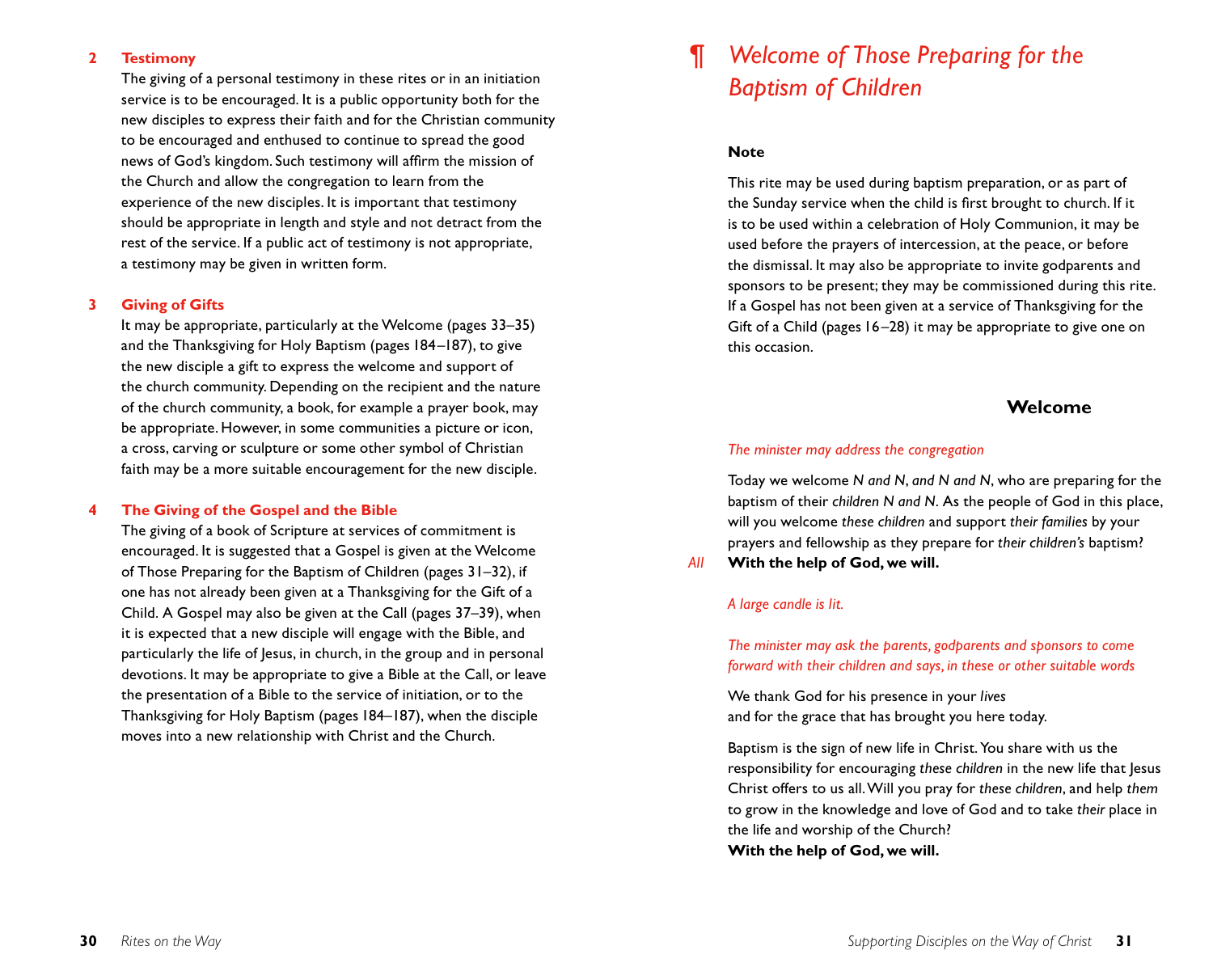#### *The minister says*

Eternal and loving God,

you have promised that those who seek will find you; we pray for your blessing on *these families* as they prepare for the baptism of *N and N*, that they may walk together in the Way of Christ. By your grace, may *N and N* become your *children* and take *their* place within the community of your Church, through Jesus Christ our Lord.

#### *All* **Amen.**

*The minister may introduce and commission the godparents and sponsors using these or other suitable words*

*N and N*, you have been asked to nurture *these children* as *they* grow in faith.

May God bring you joy as you hold *them* in his love, and walk with *them* on the Way of Christ. May you be a blessing to one another, and may the blessing of God almighty, the Father, the Son and the Holy Spirit, be among you and remain with you always. Amen.

# *¶ Welcome of Disciples on the Way of Faith*

#### **Notes**

- **1** This rite is intended for those who, after an initial exploration of the Christian faith, wish to learn the Christian Way within the life of the people of God. It is not intended for initial enquirers, but for those who want to commit themselves to continuing the journey of faith. One or more members of the Church should be invited to be the companion(s) of each new disciple, and to act as their sponsors. Those sponsors may be commissioned during this rite.
- **2** The Welcome should be included in an act of public worship, and may be used before the collect, after the sermon or before the peace. The rite might begin outside the church building or at the church door, where the new disciples are welcomed by the Christian community, and particularly by their sponsors, and accompanied into the church in procession.
- **3** It may be appropriate to give the new disciple a gift to express the welcome and support of the church community (see Note 3 on page 30).

### **Welcome**

#### *The minister may introduce the Welcome in these or similar words*

Today it is our joy and privilege to welcome *N and N* as *disciples* on the Way of Christ. *They* are among us as a sign of the journey of faith to which we are all called.

*The minister invites the disciples to stand before the people with their sponsors. The sponsors introduce them, and the minister says*

We thank God for his presence in your *lives* and for the grace that has brought you here today. We welcome you.

What is it that you seek?

*The disciples may reply in their own words, or may say*

**To learn the Way of Christ.**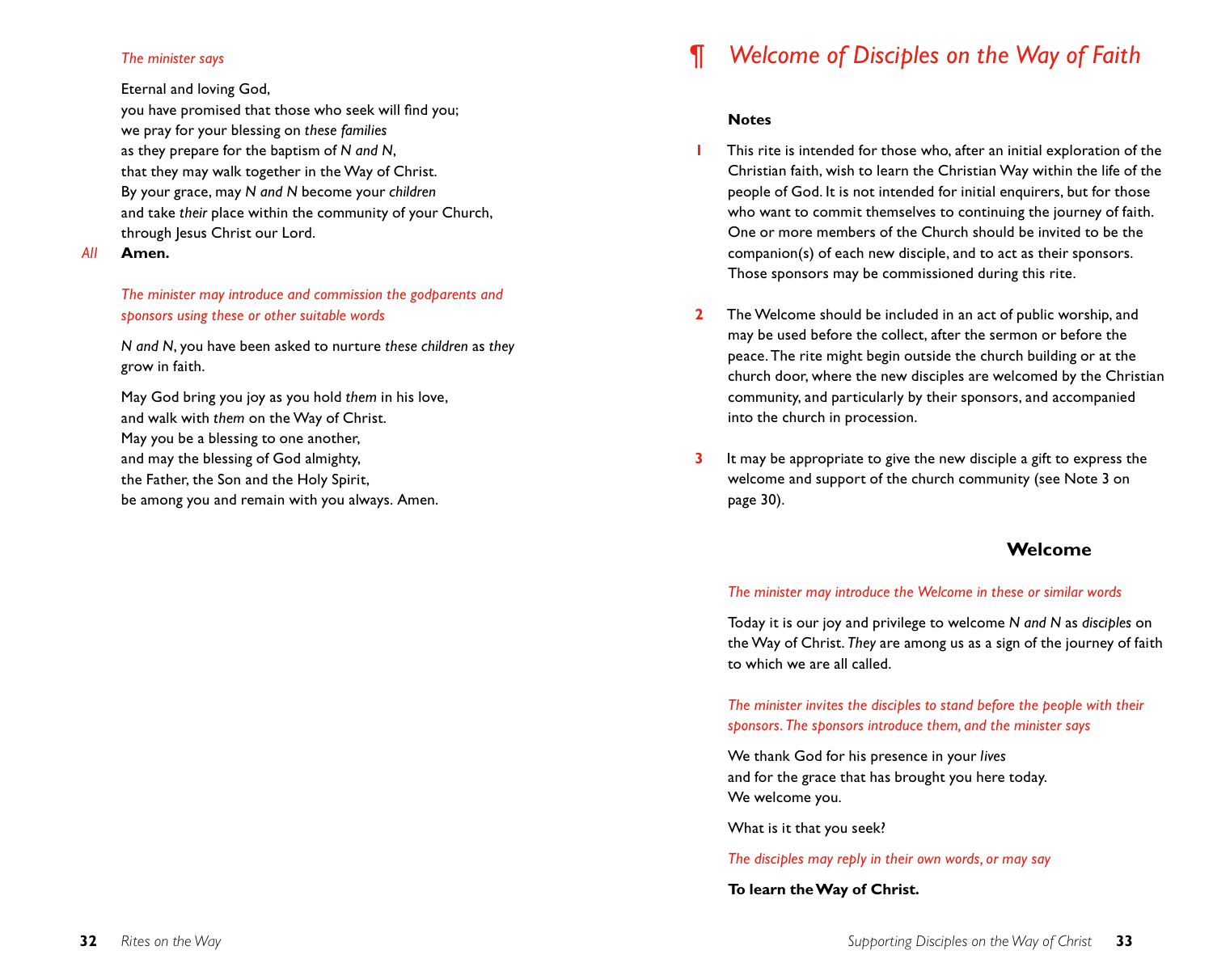#### *The minister addresses the congregation*

We welcome *N and N* in the love and hope of Christ. Will you support and pray for *them*, and learn with *them* the Way of Christ?

### *All* **With the help of God, we will.**

### *The minister may introduce the sponsors and address them using these or other suitable words*

Will you accompany *N and N* on the journey of faith, supporting *them* with friendship, love and prayer? **With the help of God, we will.**

### *The minister may commission the sponsors using these or other suitable words*

May God give you the gift of love to serve *N and N* whom he loved first. May God give you the gift of faith to share the good news of his kingdom. May God give you the gift of joy as you journey together with Jesus our Lord. And may the blessing of God almighty, the Father, the Son and the Holy Spirit, be among you and remain with you always. Amen.

### *The minister then addresses each candidate separately or the group together*

Will you receive the sign of the cross, as a mark of Christ's love for you as you explore his Way? **I will.**

*The minister makes the sign of the cross on the forehead of each candidate. The sponsors may be invited to sign the candidates with the cross. The minister says*

Receive the sign of the cross. May Christ our Redeemer, who claims you for his own, deliver you from evil and guide you on the Way.

#### *Where a candidate is already baptized, the minister uses these words*

Receive the sign of the cross. May Christ our Redeemer, who in your baptism claimed you for his own, protect and guide you.

*Prayer may be offered for each new disciple. After all have been prayed with, the minister says this or a similar prayer. It may be said over each disciple or the whole group.*

God of life, you give us the gift of faith. Guide *N and N* by your wisdom and surround *them* with your love. Deepen *their* knowledge of Christ and set *their* feet on the Way that leads to life. May your people uphold *them* in love, find in *them* a sign of hope, and learn with *them* the Way of Christ.

*All* **Amen.**

*A gift expressing welcome to the new disciple from the congregation may be given.*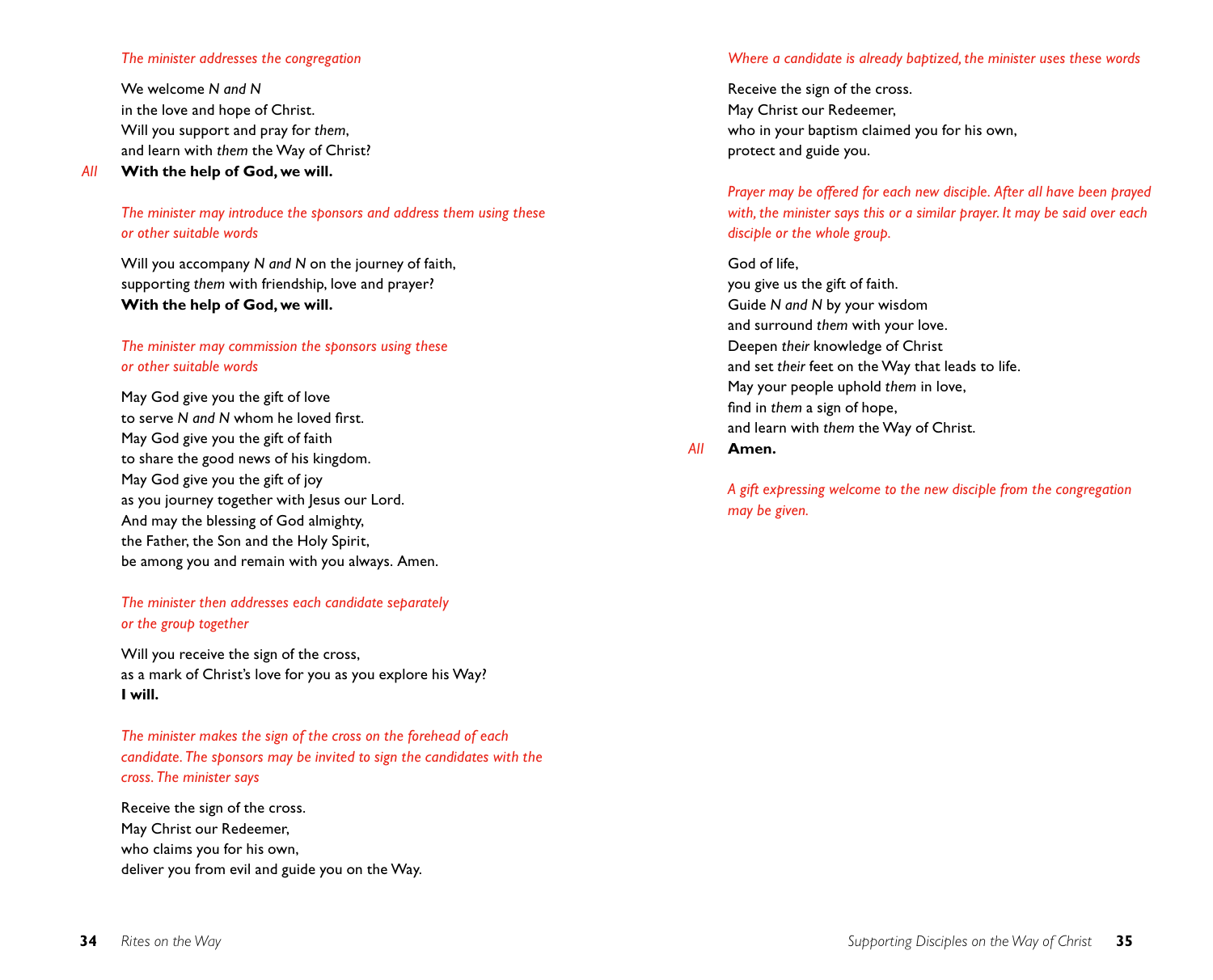# *¶ Affirmation of the Christian Way*

#### **Note**

This may be used in public worship when special significance is being given to the presence of disciples on the Way, for example at the Welcome or the Call. It may also be suitable in informal settings as an introduction or reminder about the shape of the Way.Where appropriate, it may be led by two or three people.

## **Affirmation of the Christian Way**

As we follow the Way of Christ, we affirm the presence of God among us, Father, Son and Holy Spirit.

God calls us to share in worship. *Jesus said, where two or three are gathered in my name, I am there among them.*

### *All* **Jesus, you are the Way: guide us on our journey.**

God calls us to share in prayer. *Jesus said, remain in me, and I will remain in you.*

*All* **Jesus, you are the Way: guide us on our journey.**

God calls us to share the Scriptures. *Jesus met his disciples on the road and opened the Scriptures to them.*

*All* **Jesus, you are the Way: guide us on our journey.**

God calls us to share in communion. *Jesus said, do this in remembrance of me.*

*All* **Jesus, you are the Way: guide us on our journey.**

God calls us to share in service. *Jesus said, as you do it for the least of these, you do it for me.*

*All* **Jesus, you are the Way: guide us on our journey.**

God calls us to share the good news. *Jesus said, go and make disciples of all nations.*

*All* **Jesus, you are the Way: guide us on our journey.**

# *¶ Call and Celebration of the Decision to be Baptized or Confirmed or to Affirm Baptismal Faith*

#### **Notes**

- **1** The Call is intended for those who wish to continue on the Way, following a period of exploration and regular involvement in the Christian community.
- **2** The Call should be included in an act of public worship, and may be used before the collect, after the sermon or before the peace.
- **3** At the Signing with the Cross, a priest may anoint the candidate with pure olive oil, reflecting the practice of athletes preparing for a contest. It is appropriate that the oil should be that consecrated by the bishop for Signing with the Cross. If oil is used, care should be taken that the candidates understand the symbolism and significance of anointing (see pages 345–346).When a candidate for baptism is anointed during the Call, oil is not used for the Signing with the Cross in Baptism; however, oil mixed with fragrant spices (traditionally called chrism), expressing the blessings of the messianic era and the richness of the Holy Spirit, is used to accompany the prayer after the baptism, if it is not to be used at confirmation.
- **4** Where a disciple has already been baptized, the second form is used at the Signing with the Cross.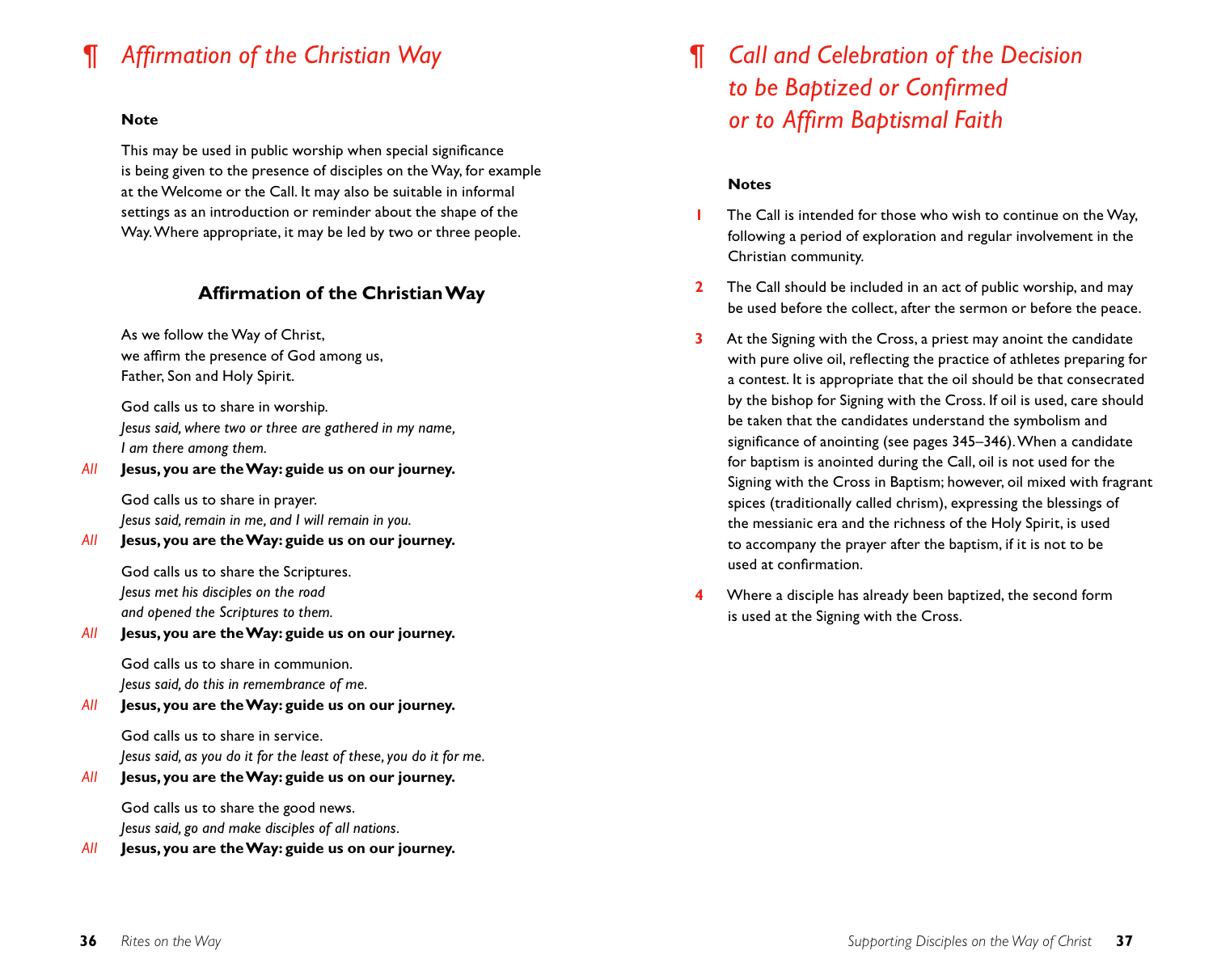# **Call and Celebration**

#### *The minister may introduce the Call in these or similar words*

Today it is our joy and privilege to welcome *N and N*, disciples with us on the Way of Christ. *They* are among us as a sign of the journey of faith to which we are all called.

*The minister invites the disciples to stand before the people with their sponsors. The disciples are presented to the congregation by their sponsors, and some words of personal commendation may be said. The minister says*

We thank God for his presence in your *lives*  and for the grace that has brought you here today.

What is it that you seek?

#### *The disciples may reply in their own words, or may say*

#### **To follow the Way of Christ.**

*The minister may ask the sponsors to confirm the candidates' commitment to worship, prayer and the fellowship of the Church, and their readiness to study and to understand their story as part of the people of God.The names of those who seek initiation may be added to a book dedicated for that purpose.*

*The minister then addresses each candidate separately or the group together*

Will you receive the sign of the cross as a mark of Christ's love for you as you explore his Way? **I will.**

*The minister makes the sign of the cross on the forehead of each candidate. The sponsors may be invited to sign the candidates with the cross. The minister says*

Receive the sign of the cross. May Christ our Redeemer, who claims you for his own, deliver you from evil and guide you on the Way.

#### *Where a candidate is already baptized, the minister uses these words*

Receive the sign of the cross. May Christ our Redeemer, who in your baptism claimed you for his own, protect and guide you.

#### *A copy of a Gospel is presented, with these words*

Receive this book. It is the good news of God's love. Take it as your guide.

### *The candidates remain in front of the congregation for the prayers of intercession. This or other similar forms may be used (see pages 53–55).*

*N and N*, who *are our brothers and sisters*, *have* already travelled a long road.We rejoice with *them* in the gentle guidance of God. Let us pray that *they* may press onwards, until *they come* to share fully in the Way of Christ.

May God the Father reveal his Christ to *them* more and more with every passing day. Lord, in your mercy

#### *All* **hear our prayer.**

May *they* undertake with generous *hearts* and *souls* whatever God may ask of *them*. Lord, in your mercy

*All* **hear our prayer.**

May *they* have our sincere and unfailing support every step of the way. Lord, in your mercy

*All* **hear our prayer.**

May *their hearts* and ours become more responsive to the needs of others. Lord, in your mercy

*All* **hear our prayer.**

In due time may *they* come *to baptism / to confirmation / to reaffirm their baptismal faith*, and receive the renewal of the Holy Spirit. Lord, in your mercy

*All* **hear our prayer.**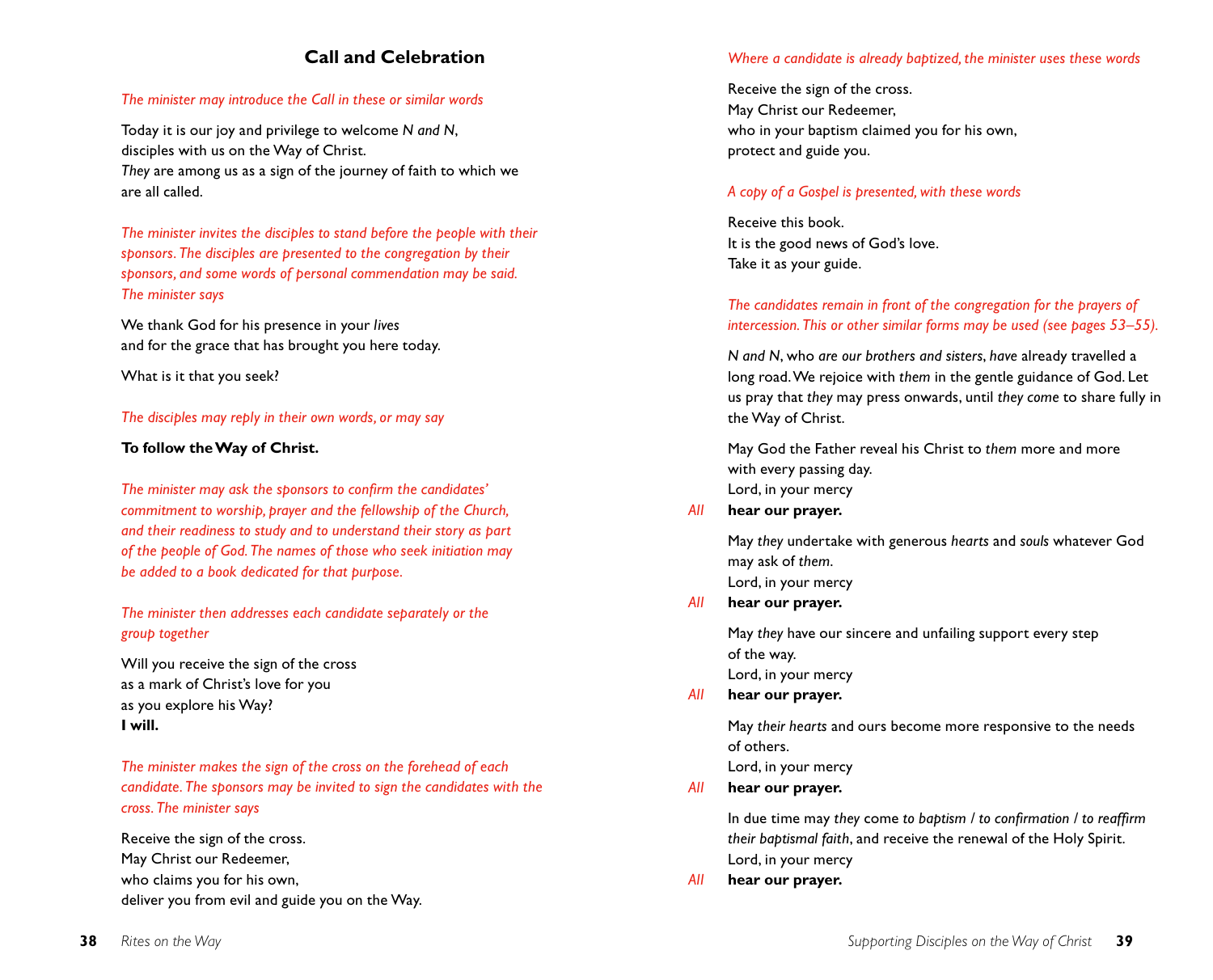# *¶ The Presentation of the Four Texts*

#### **Note**

In order to give shape to their discipleship, all baptized Christians should be encouraged to explore these four texts and make them their own: the Summary of the Law, the Lord's Prayer, the Apostles' Creed, and the Beatitudes. The texts may be presented on cards or found in personal Bibles, either within a study group or in public worship, possibly after the sermon.

# **Jesus' Summary of the Law**

#### *One of the following or other readings may be used*

Exodus 20.1-19; Leviticus 19.9-18; Romans 8.1-4; Romans 13.8-10; Galatians 5.13,14; Mark 12.28-34

#### *One of the following psalms may be used*

Psalm 1;15;119.9-16;119.97-104

#### *The minister addresses those who are disciples on the Way of faith*

Brothers and sisters, listen carefully to the words that lesus gave us as a summary of the law. These few words help us understand how we are to live as human beings in God's world. They are given not to condemn us but to show how by the grace of God we may live as free people reflecting the goodness and love of God.

#### *The Summary of the Law is read*

Our Lord Jesus Christ said: The first commandment is this: 'Hear, O Israel, the Lord our God is the only Lord. You shall love the Lord your God with all your heart, with all your soul, with all your mind, and with all your strength.'

The second is this: 'Love your neighbour as yourself.' There is no other commandment greater than these. On these two commandments hang all the law and the prophets.

#### God of truth,

help us to keep your law of love and to walk in ways of wisdom, that we may find true life in Jesus Christ your Son.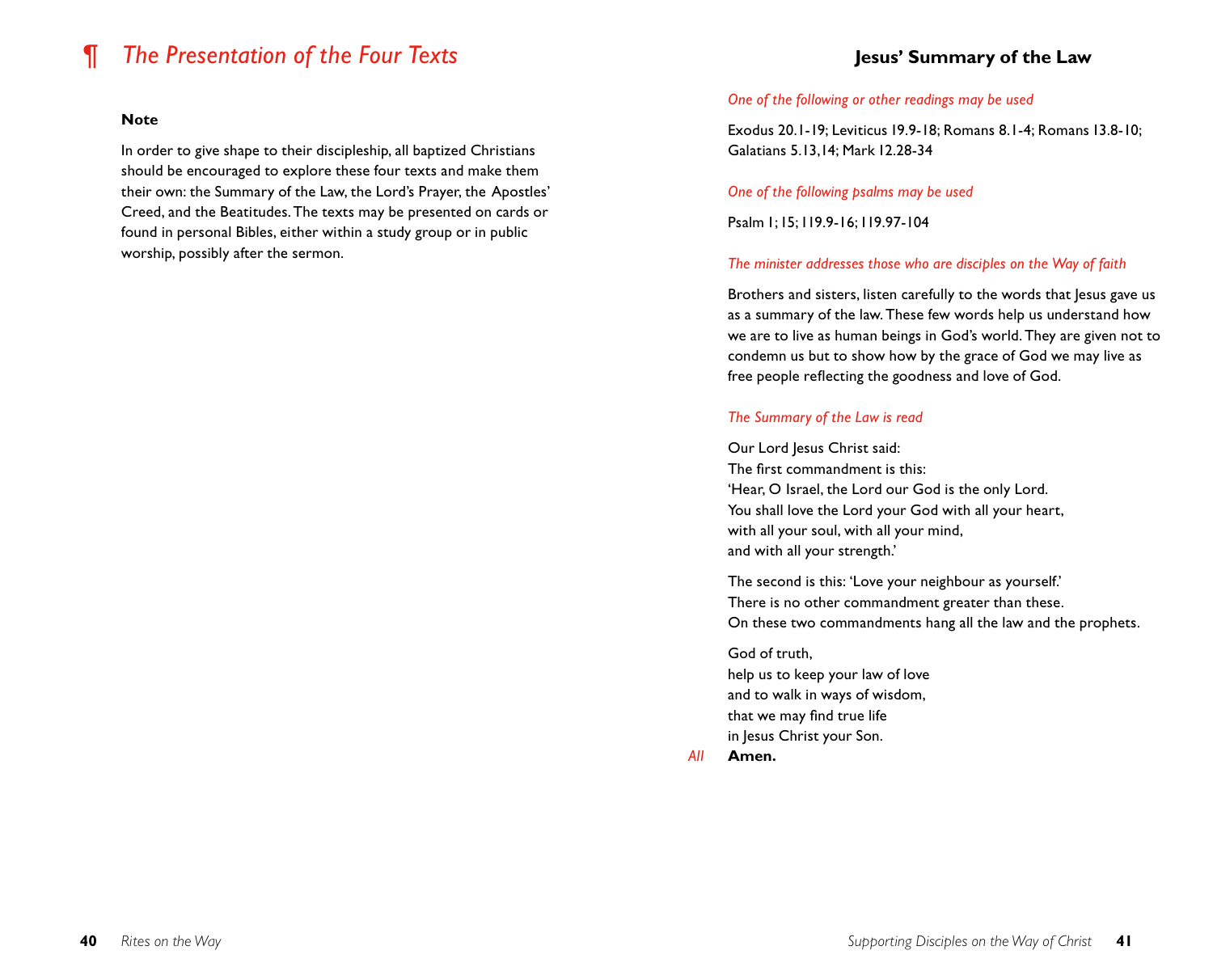# **The Lord's Prayer**

#### *One of the following or other readings may be used*

1 Kings 8.27-30; Hosea 11.1-4; Romans 8.14-17, 26, 27; Galatians 4.4-7; Matthew 6.7-13; Luke 11.1-4

#### *One of the following psalms may be used*

Psalm 23;103.6-18

### *The minister addresses those who are disciples on the Way of faith*

Brothers and sisters, listen carefully to the Lord's Prayer. It is given to us as a pattern for our praying as well as a prayer that we can make our own. It teaches us that heaven is open to our prayers and that the world is open to the gracious working of God.

## *The Lord's Prayer is read in the form which is commonly used by the congregation.*

Our Father in heaven, hallowed be your name, your kingdom come, your will be done, on earth as in heaven. Give us today our daily bread. Forgive us our sins as we forgive those who sin against us. Lead us not into temptation but deliver us from evil. For the kingdom, the power, and the glory are yours now and for ever. Amen.

#### *(or)*

Our Father, who art in heaven, hallowed be thy name; thy kingdom come; thy will be done; on earth as it is in heaven. Give us this day our daily bread. And forgive us our trespasses, as we forgive those who trespass against us. And lead us not into temptation; but deliver us from evil. For thine is the kingdom, the power and the glory, for ever and ever. Amen.

### *The minister says*

Lord of heaven and earth, as Jesus taught his disciples to be persistent in prayer, give us patience and courage never to lose hope, but always to bring our prayers before you; through Jesus Christ our Lord.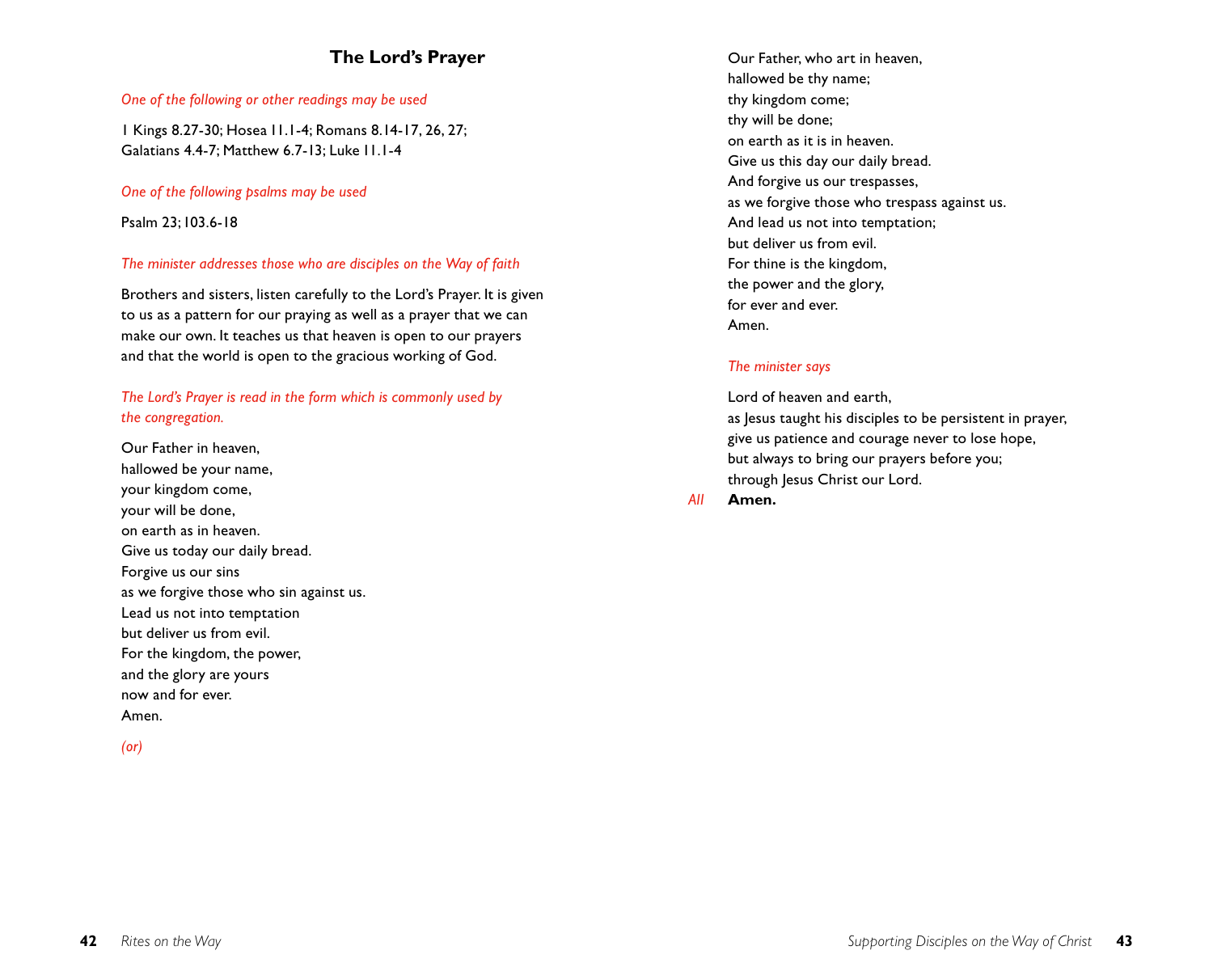# **The Apostles' Creed**

#### *One of the following or other readings may be used*

Deuteronomy 6.1-7; Deuteronomy 26.1-10; Romans 10.8-13; 1 Timothy 6.11-16; 2 Timothy 1.8-14; Matthew 16.13-18; John 12.44-50

#### *One of the following psalms may be used*

Psalm 78.1-7;145.1-9

#### *The minister addresses those who are disciples on the Way of faith*

Brothers and sisters, listen carefully to this declaration of faith, which the Church calls the Apostles' Creed. Christians have said this together since the earliest centuries, especially at baptism, where we confess that Jesus is our Lord and Saviour. It speaks of our belief in God's love for the world, in creation, in incarnation and in salvation.

#### *The Apostles' Creed is read*

I believe in God, the Father almighty, creator of heaven and earth.

I believe in Jesus Christ, his only Son, our Lord, who was conceived by the Holy Spirit, born of the Virgin Mary, suffered under Pontius Pilate, was crucified, died, and was buried; he descended to the dead. On the third day he rose again; he ascended into heaven, he is seated at the right hand of the Father, and he will come to judge the living and the dead.

I believe in the Holy Spirit, the holy catholic Church, the communion of saints, the forgiveness of sins, the resurrection of the body, and the life everlasting. Amen.

#### *The minister says*

Holy God, faithful and unchanging: enlarge our minds with the knowledge of your truth, and draw us more deeply into the mystery of your love, that we may truly worship you, Father, Son and Holy Spirit, one God, now and for ever.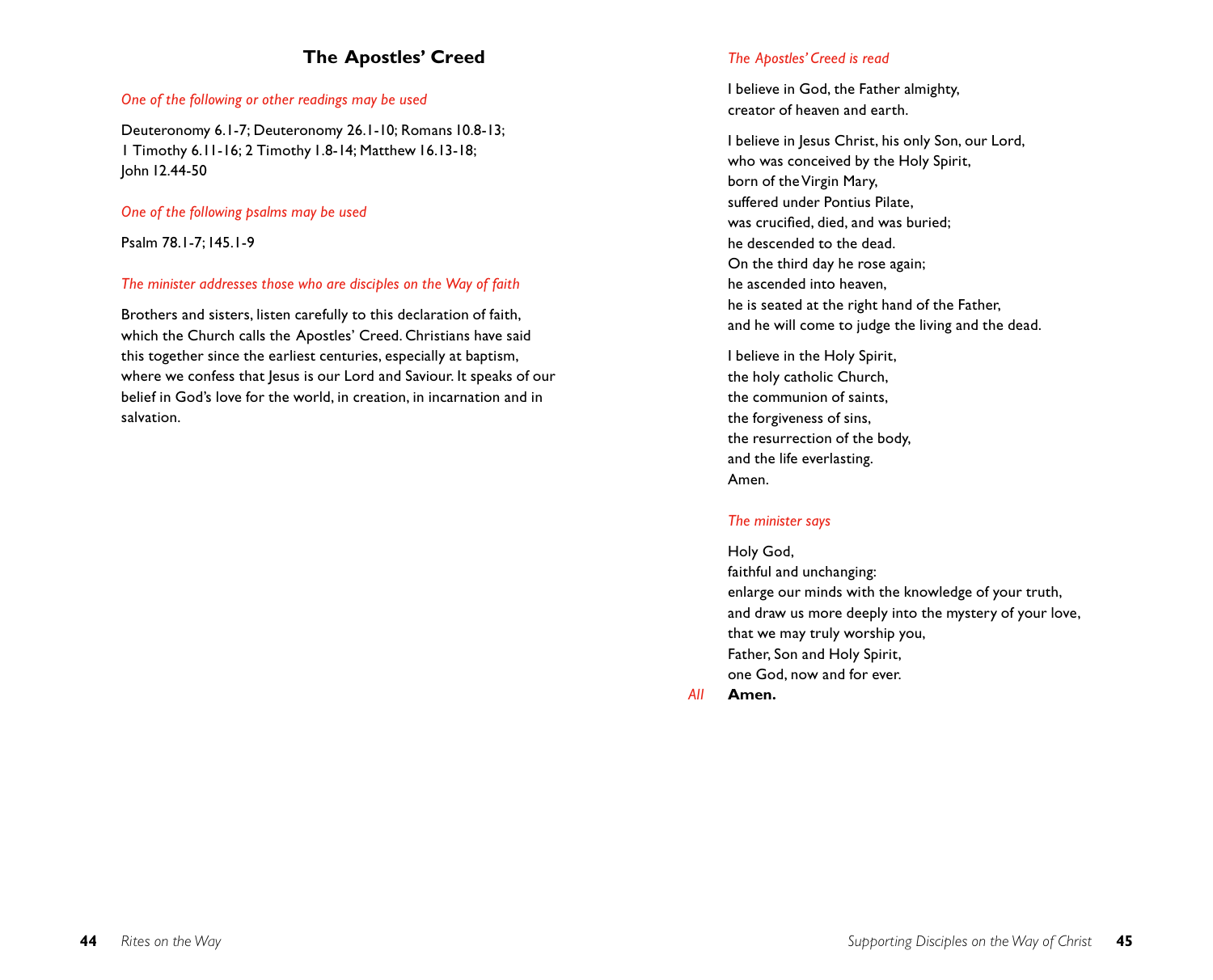# **The Beatitudes – Blessings of the Gospel**

#### *One of the following or other readings may be used*

Isaiah 2.2-4; Isaiah 11.1-10; Ephesians 3.7-13; 2 Corinthians 8.9; 1 John 3.1-3; Revelation 21.22-27; Mark 4.30-32

*One of the following psalms may be used*

Psalm 72.1-14; 87;122

#### *The minister addresses those who are disciples on the Way of faith*

Brothers and sisters, listen carefully to these words from Jesus' Sermon on the Mount. In them he declares the blessings of God's kingdom. He gives us a vision of a world redeemed by love, and the qualities of discipleship which will bring about that transformation.

#### *The Beatitudes are read from either Matthew 5.3-10 or Luke 6.20-23*

#### **Matthew 5.3-10**

Blessed are the poor in spirit, for theirs is the kingdom of heaven.

Blessed are those who mourn, for they shall be comforted.

Blessed are the meek, for they shall inherit the earth.

Blessed are those who hunger and thirst after righteousness, for they shall be satisfied.

Blessed are the merciful, for they shall obtain mercy.

Blessed are the pure in heart, for they shall see God.

Blessed are the peacemakers, for they shall be called children of God.

Blessed are those who suffer persecution for righteousness' sake, for theirs is the kingdom of heaven.

*(or)*

#### **Luke 6.20-23**

Blessed are you who are poor, for yours is the kingdom of God.

Blessed are you who are hungry now, for you will be filled.

Blessed are you who weep now, for you will laugh.

Blessed are you when people hate you, and when they exclude you, revile you, and defame you on account of the Son of Man.

Rejoice in that day and leap for joy, for surely your reward is great in heaven; for that is what their ancestors did to the prophets.

#### *The minister says*

Almighty God, you search us and know us: may we rely on you in strength and rest on you in weakness, now and in all our days; through Jesus Christ our Lord.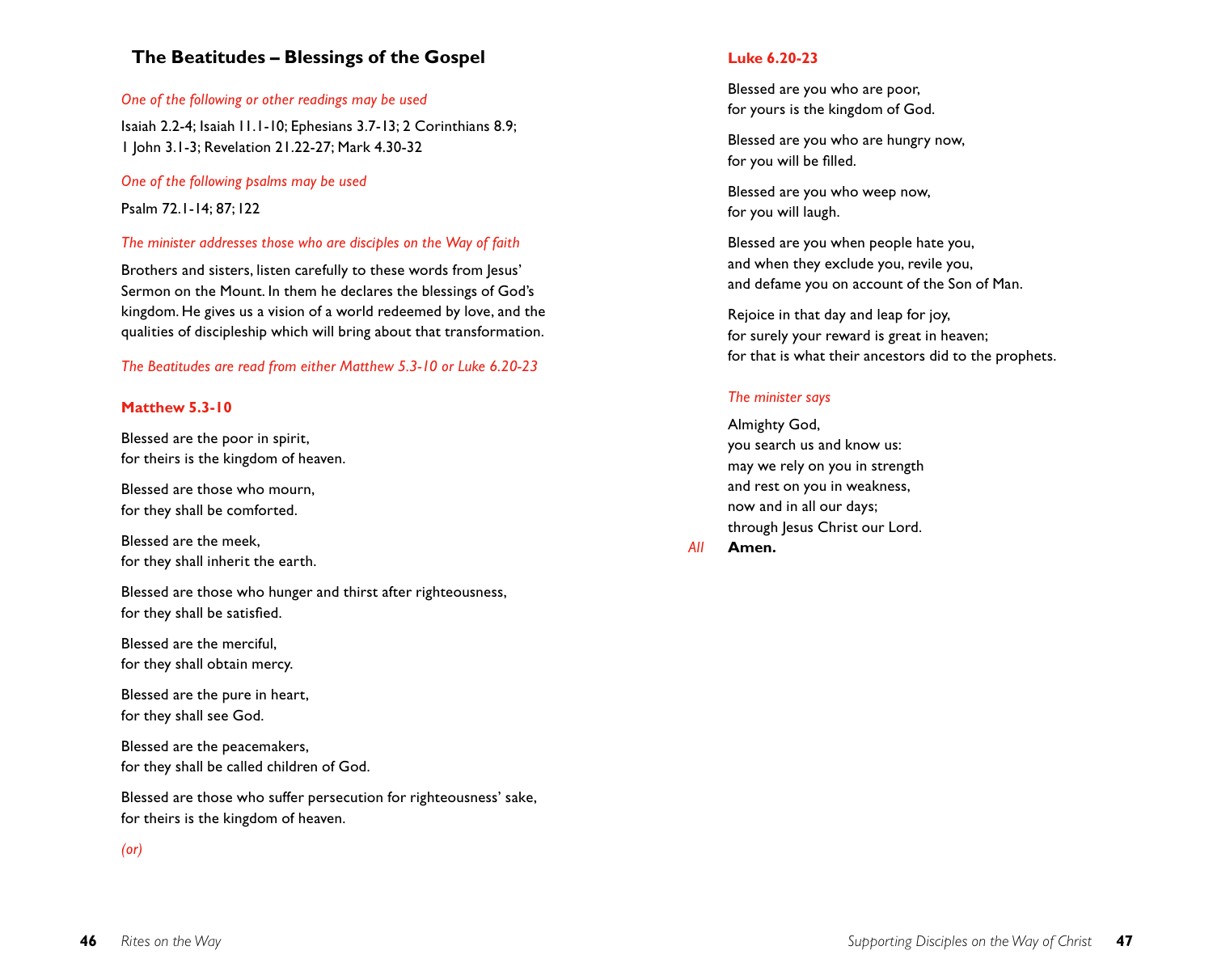# *¶ Prayers in Preparation for Baptism*

#### **Note**

These prayers may be used as part of baptism preparation, within a study group, or on the evening before the baptism either at home or in church.

## **Prayers in Preparation for Baptism**

#### *Candles may be lit.*

Blessed are you, sovereign God of all; you lead us from death to life. In baptism you create a new people, cleansing us from sin, consecrating us to service, and transferring us from the dominion of darkness into the kingdom of your beloved Son, where with all your people, we may know your grace and proclaim your unchanging glory. Blessed be God, Father, Son and Holy Spirit.

#### *All* **Blessed be God for ever.**

*Two or three short readings may be read, interspersed with silence or appropriate music. The readings may be drawn from those of the season or may reflect the particular circumstances of the candidates and their families. Other possible readings include*

Matthew 3.13–4.2; Mark 1.1-8; John 3.1-6; Romans 6.3-5; Romans 8.14-17; Colossians 1.9-14; Colossians 3.1-14;1 Peter 1.3-9

#### *A period of reflection and prayer follows.*

The Lord who called us has called us by name.

#### *All* **Father of all, renew us and bring us life.**

The Lord who formed us has also redeemed us.

*All* **Jesus, light of the world, love us and bring us life.**

When we pass through fire and water, the Lord will be with us.

*All* **Spirit of God, lead us and bring us life.**

We shall not be overwhelmed, for the Lord God is our saviour.

*All* **Creator, redeemer, sustainer, bring us life. Amen.**

### *(or)*

Lord God, in the beginning you called forth light to dispel the darkness that lay upon the face of the deep. Deliver your servants from the powers of evil and enlighten us with your presence, that with open eyes and glad hearts we may worship you and serve you, now and for ever.

*All* **Amen.**

Lord Christ, true light of the world, shine, we pray, in the hearts of your people, that we might see the Way that leads to eternal life, and follow without stumbling; for you are the Way, O Christ, as you are the Truth and the Life.

*All* **Amen.**

Come, Holy Spirit, come; come as wind, come as fire. Convict, convert and consecrate our hearts and minds, to our great good, and to your great glory; who with the Father and the Son are one God, now and for ever.

*All* **Amen.**

*The people may be invited to add their own prayers.*

*The Lord's Prayer is said (see page 94).*

### *The prayers conclude with*

#### Gracious God,

whose faithfulness never fails, may those who seek find the kingdom, those who knock see an opened door, those who ask receive the gift of new life which you offer freely to all in Jesus Christ.

*All* **Amen.**

Let us bless the Lord.

*All* **Thanks be to God.**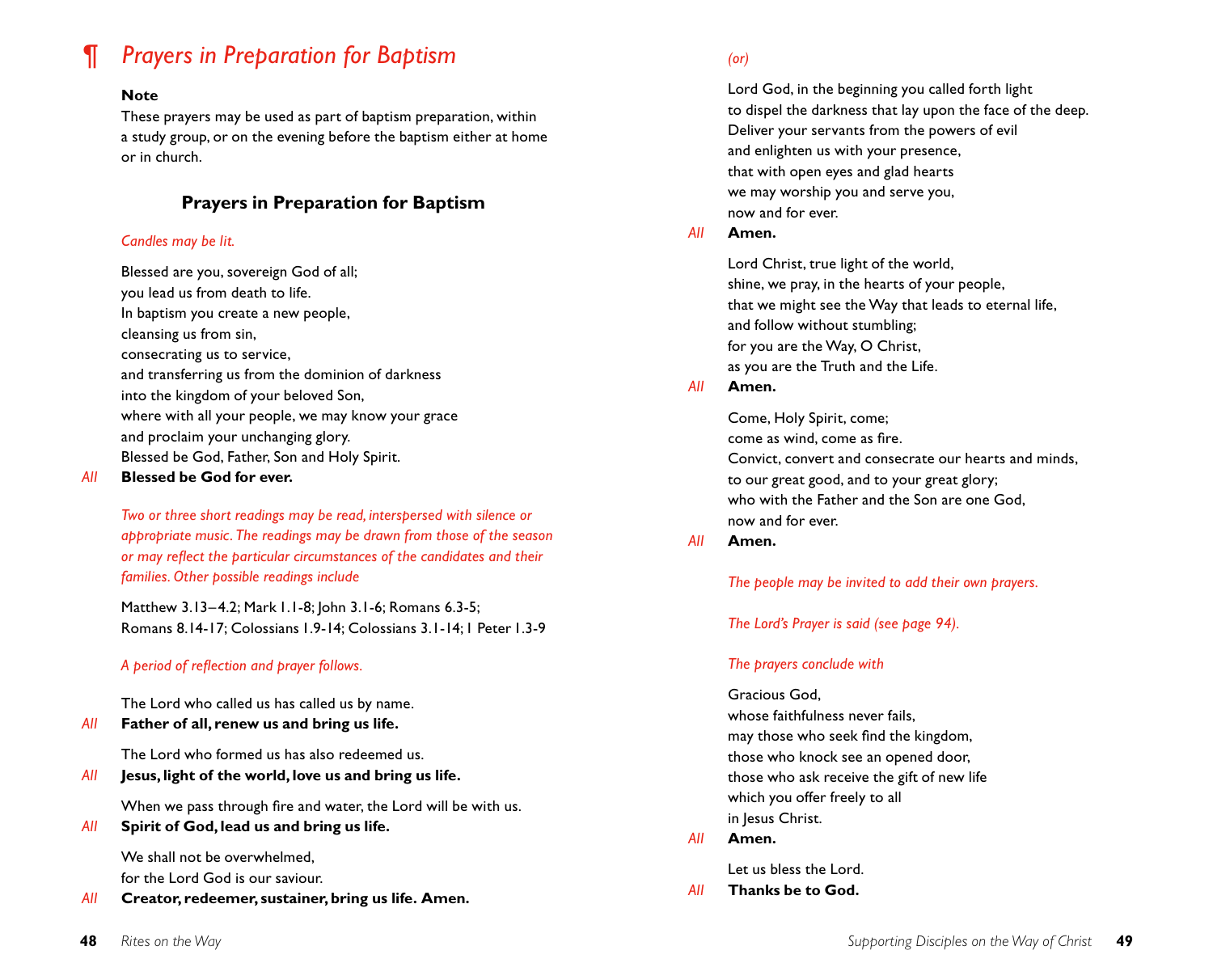# **Resources**

Being welcomed as a disciple begins a journey of exploration of the Christian Way; central to that journey is regular reflection in a group that explores different aspects of Christianity. The disciple may meet with a group during the week, perhaps following a course, or a group may leave the regular congregation during the normal service before the sermon. It is important that the congregation prays regularly for those exploring the Christian Way and is encouraged to see them as models of Christian learning.

New disciples should be helped and encouraged into a daily, sustaining discipline of prayer and reflection on Scripture. Therefore, it may be appropriate for a regular group to use Prayer during the Day or Morning or Evening Prayer from *Common Worship: Daily Prayer*. At the appropriate time either might include the Presentation of the Four Texts (pages 41–47).

# *¶ Traditional Prayers for Use with Learning Groups*

#### *These traditional prayers are taken from Prayer During the Day.*

Christ be with me, Christ within me, Christ behind me, Christ before me, Christ beside me, Christ to win me, Christ to comfort and restore me, Christ beneath me, Christ above me, Christ in quiet, Christ in danger, Christ in hearts of all that love me, Christ in mouth of friend and stranger. *from St Patrick's Breastplate*

#### Eternal God,

the light of the minds that know you, the joy of the hearts that love you, and the strength of the wills that serve you: grant us so to know you that we may truly love you, so to love you that we may truly serve you, whose service is perfect freedom; through Jesus Christ our Lord. *after Augustine of Hippo (430)*

Eternal light, shine into our hearts, eternal goodness, deliver us from evil, eternal power, be our support, eternal wisdom, scatter the darkness of our ignorance, eternal pity, have mercy upon us; that with all our heart and mind and soul and strength we may seek your face and be brought by your infinite mercy to your holy presence, through Jesus Christ our Lord. *Alcuin of York (804)*

God be in my head, and in my understanding; God be in my eyes, and in my looking; God be in my mouth, and in my speaking; God be in my heart, and in my thinking; God be at mine end, and at my departing. *Sarum Primer*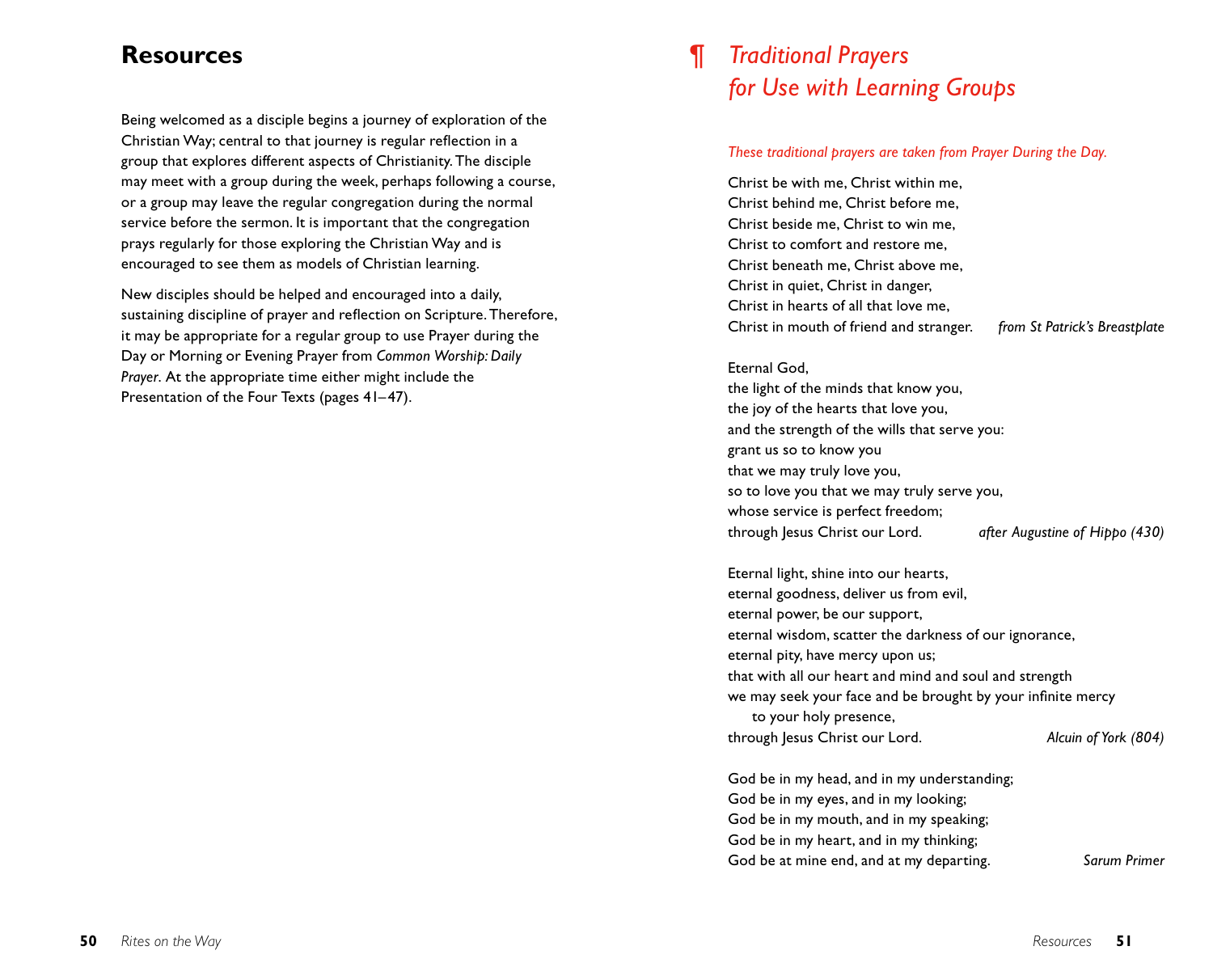Lord Jesus Christ, we thank you for all the benefits you have won for us, for all the pains and insults you have borne for us. Most merciful redeemer, friend and brother may we know you more clearly, love you more dearly, and follow you more nearly, day by day. *after Richard of Chichester (1253)*

O gracious and holy Father, give us wisdom to perceive you, diligence to seek you, patience to wait for you, eyes to behold you, a heart to meditate upon you, and a life to proclaim you, through the power of the Spirit of Jesus Christ our Lord. *Benedict of Nursia (c. 550)*

### O Lord our God,

| grant us grace to desire you with our whole heart; |               |
|----------------------------------------------------|---------------|
| that so desiring, we may seek and find you;        |               |
| and so finding, may love you;                      |               |
| and so loving, may hate those sins from which      |               |
| you have delivered us;                             |               |
| through Jesus Christ our Lord.                     | Anselm (1109) |

#### *A prayer before Bible reading*

O Lord, you have given us your word for a light to shine upon our path. Grant us so to meditate on that word, and to follow its teaching, that we may find in it the light that shines more and more until the perfect day; through Jesus Christ our Lord. *after Jerome (420)*

# *¶ Prayers of Intercession*

In the power of the Spirit let us pray to the Father, through Jesus Christ who is the Way, the Truth and the Life.

We pray for all who follow the Way of Christ and for the unity of all Christian people; break down that which separates us from one another and from you, that knowing your forgiveness we may share your love with a needy world. Lord, hear us.

#### *All* **Lord, graciously hear us.**

We pray for those who hold positions of responsibility and power both internationally and in our local communities; may your Holy Spirit guide them in their decision-making, so that paths of truth and justice may be open to everyone. Lord, hear us.

### *All* **Lord, graciously hear us.**

We give you thanks and pray for all who support and care for us as we follow the Way of Christ, our families and friends, and our fellow pilgrims along the way; nourish us all with the words of life and the bread of heaven, that we may worship you joyfully, listen to you willingly and serve you gladly. Lord, hear us.

#### *All* **Lord, graciously hear us.**

We pray for those who, through sickness, misfortune or abuse, feel that their lives are without meaning or direction; surround them with your love, and give wisdom and patience to all who support and guide them. Lord, hear us.

*All* **Lord, graciously hear us.**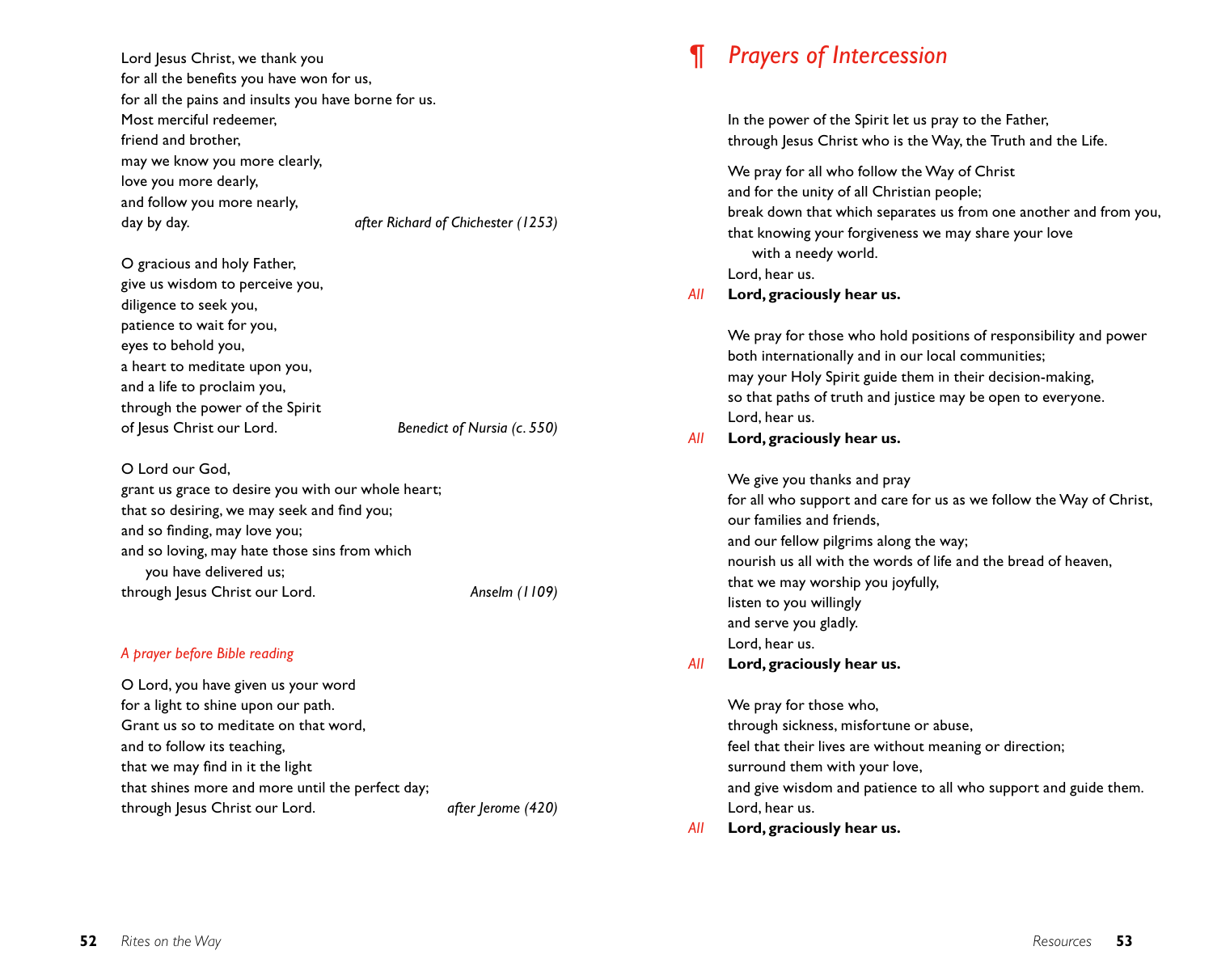We thank you for the fullness of life you give us in lesus Christ, and for all whose lives have been an example of your truth and life for us;

may our communion with them, and with all the saints, nourish and support us on our earthly pilgrimage. Lord, hear us.

*All* **Lord, graciously hear us.**

*(or)*

Surround with your love those exploring the Way of Christ and set their feet on the way that leads to life.

May your people learn with them the Way of Christ and find in them a sign of hope.

Lord, in your mercy

*All* **hear our prayer.**

Guide with your wisdom

those who have heard the call to seek the way of life

and deepen their knowledge and love of Christ. Lord, in your mercy

*Al l* **hear our prayer.**

> Give your grace to those whom we have welcomed as learners i n the Way of Christ and grant them the wisdom that leads to life in Christ. Lord, in your mercy

*Al l* **hear our prayer.**

> Support with your grace and protection all who h ave set themselves to learn the Way of Christ, that they may know your love and be a source of life to others. Lord, in your mercy

*All* **hear our prayer.**

# *(or)*

*Al*

God of all time and space, one God in Trinity, turn your ear to hear us as we pray. Hear us, Lord. *l* **Hear us,Lord, and all your pilgrim Church.** Guiding Israel with fire and cloud, you led your chosen people from captivity to the promised land. We pray for guidance as we search out the Way, and wisdom for those struggling to find it. Guide us, Lord.

*All* **Guide us, Lord, and all your pilgrim Church.**

Revealed in burning bush and in mountain cloud, you gave the law, and taught your people. We ask that, learning from the Scriptures, we may grow in love for you and for one another. Teach us, Lord.

# *All* **Teach us, Lord, and all your pilgrim Church.**

Father, you sent your Son in human frailty; in the garden, he accepted the cup of death. We pray for strength to meet the challenges before us, and remember those who have inspired your Church to faith … Strengthen us, Lord.

## *All* **Strengthen us, Lord, and all your pilgrim Church.**

Jesus, healer of the sick, worker of miracles, friend of the outcast; we ask for grace to care for our neighbours throughout the world; especiall y w e pra y for … Sustain us, Lord.

# *All* **Sustain us, Lord, and all your pilgrim Church.**

Hol y Spiri t , living br eat h of living God, you inspired the apostles to preach good news. Help us to bear witness to your love wi t h cheerful hear t s and constant courage. Inspir e us, Lord.

*All* **Inspire us, Lord, and all your pilgrim Church.**

Loving Father of all creation, loving Saviour in form of a servant, loving Spirit, present among us, God of all time and space, one God in Trinity, we offer up our prayers to you. Hear us, Lord.

*Al l* **Hear us,Lord, and all your pilgrim Church.**